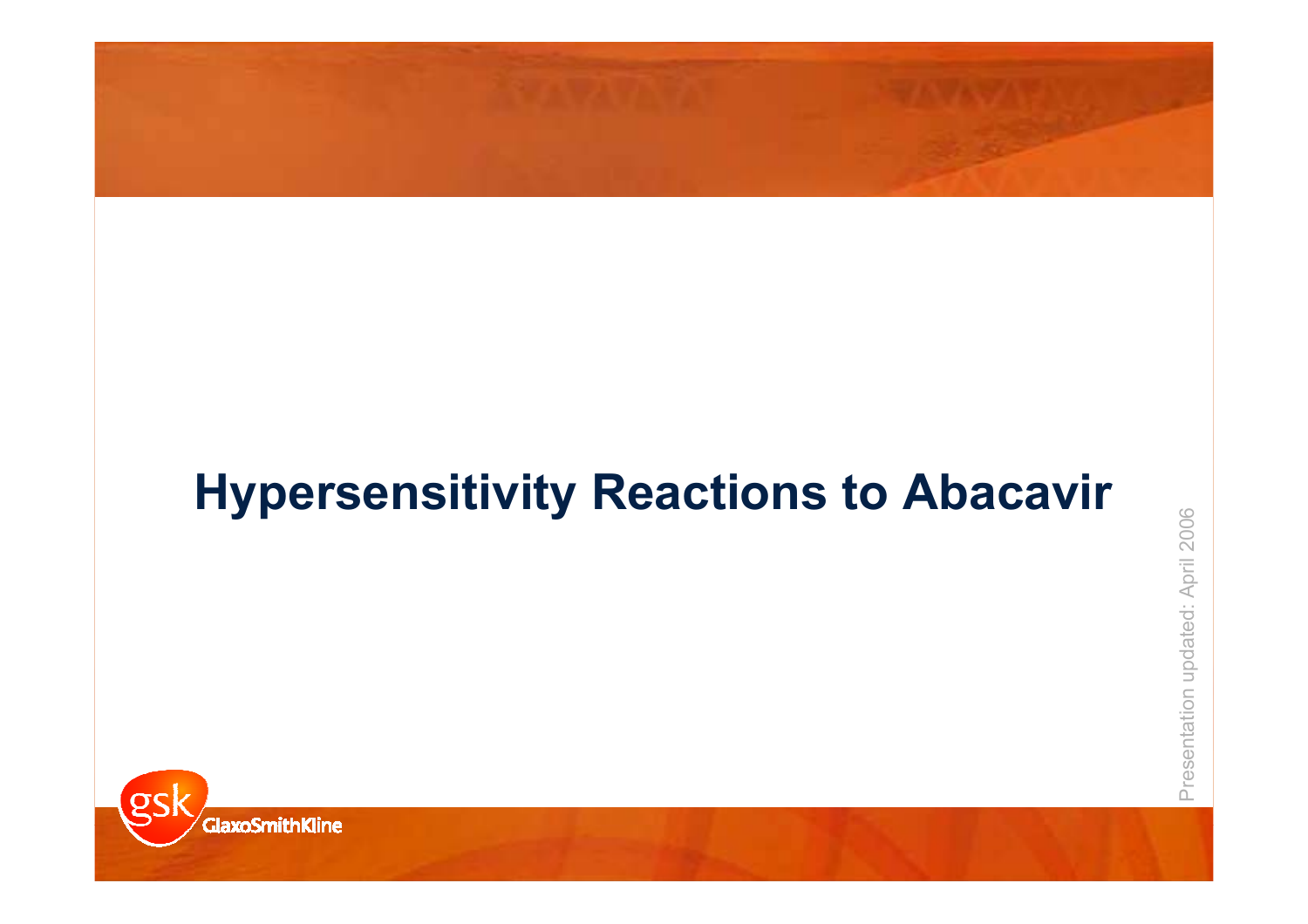# **Hypersensitivity Reactions to Abacavir relevant to patients treated with:**

**Ziagen ® (Abacavir)**

**Kivexa ® (Abacavir+Lamivudine)**

**Trizivir® (Abacavir+Lamivudine+Zidovudine)**

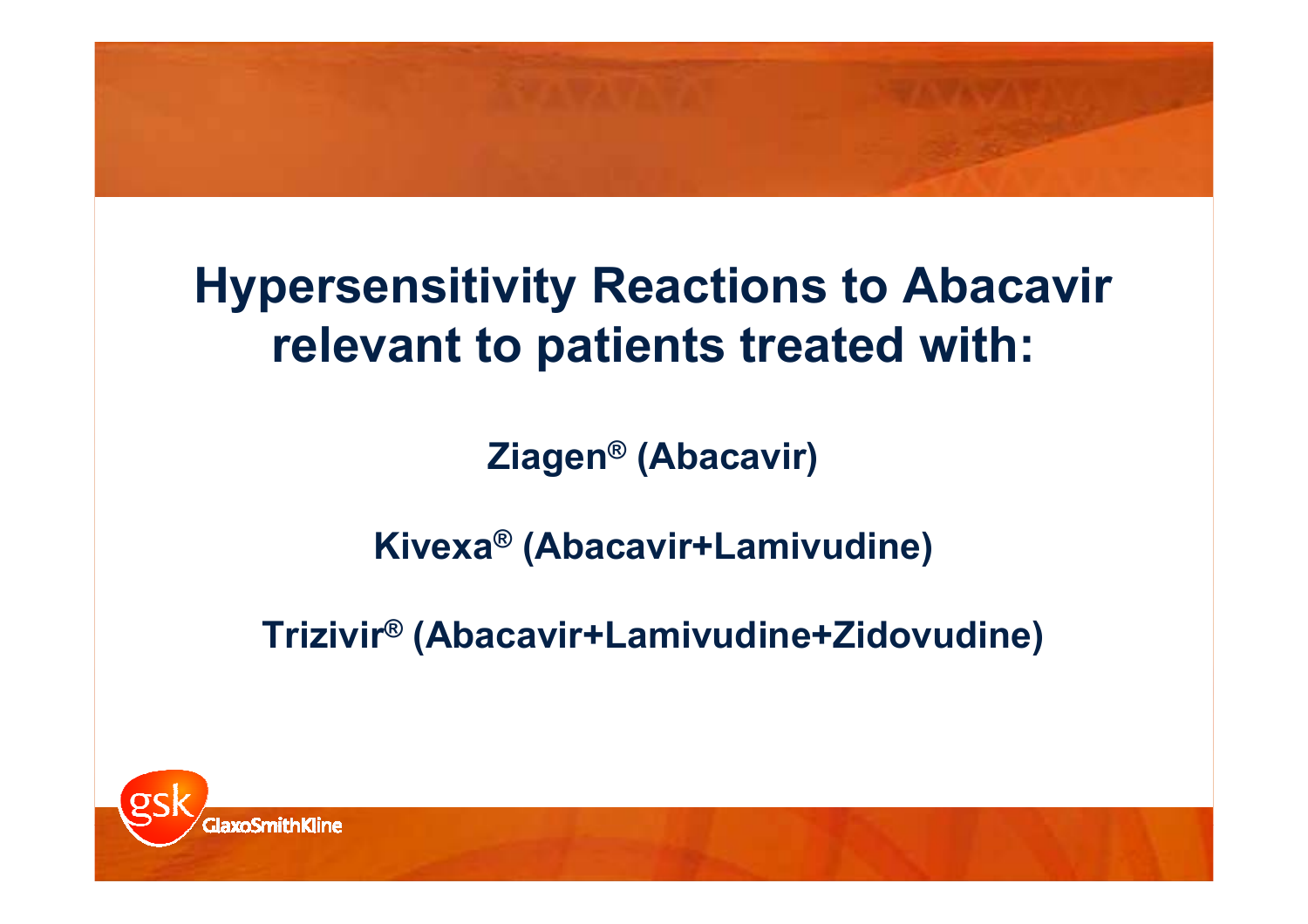# **Recognizing Hypersensitivity to Abacavir**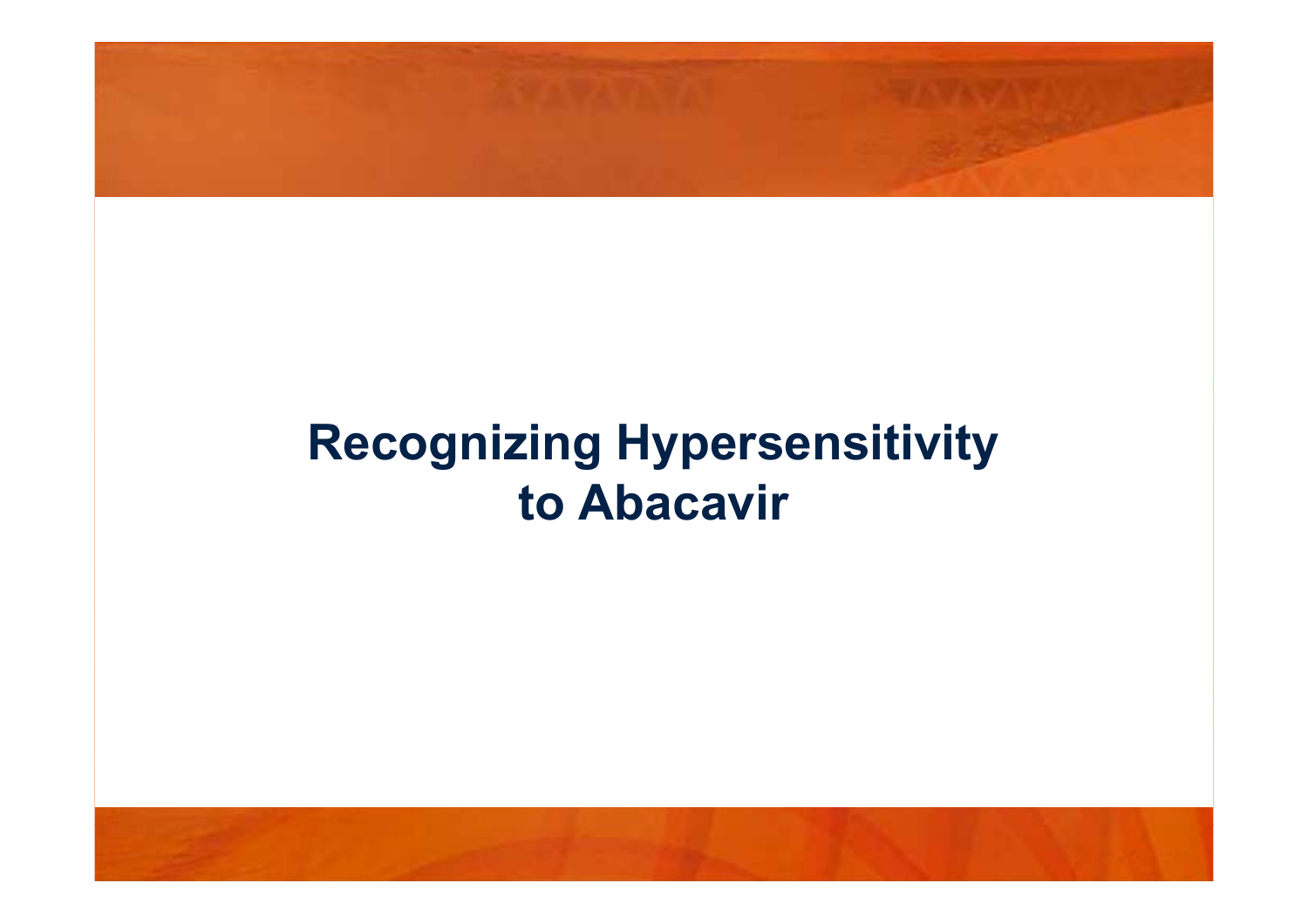# **Hypersensitivity to abacavir**

- •Idiosyncratic reaction
- •Mechanism unknown
- •5% of patients across clinical studies
- •Clinically well characterized
- •Manageable by permanent discontinuation of abacavir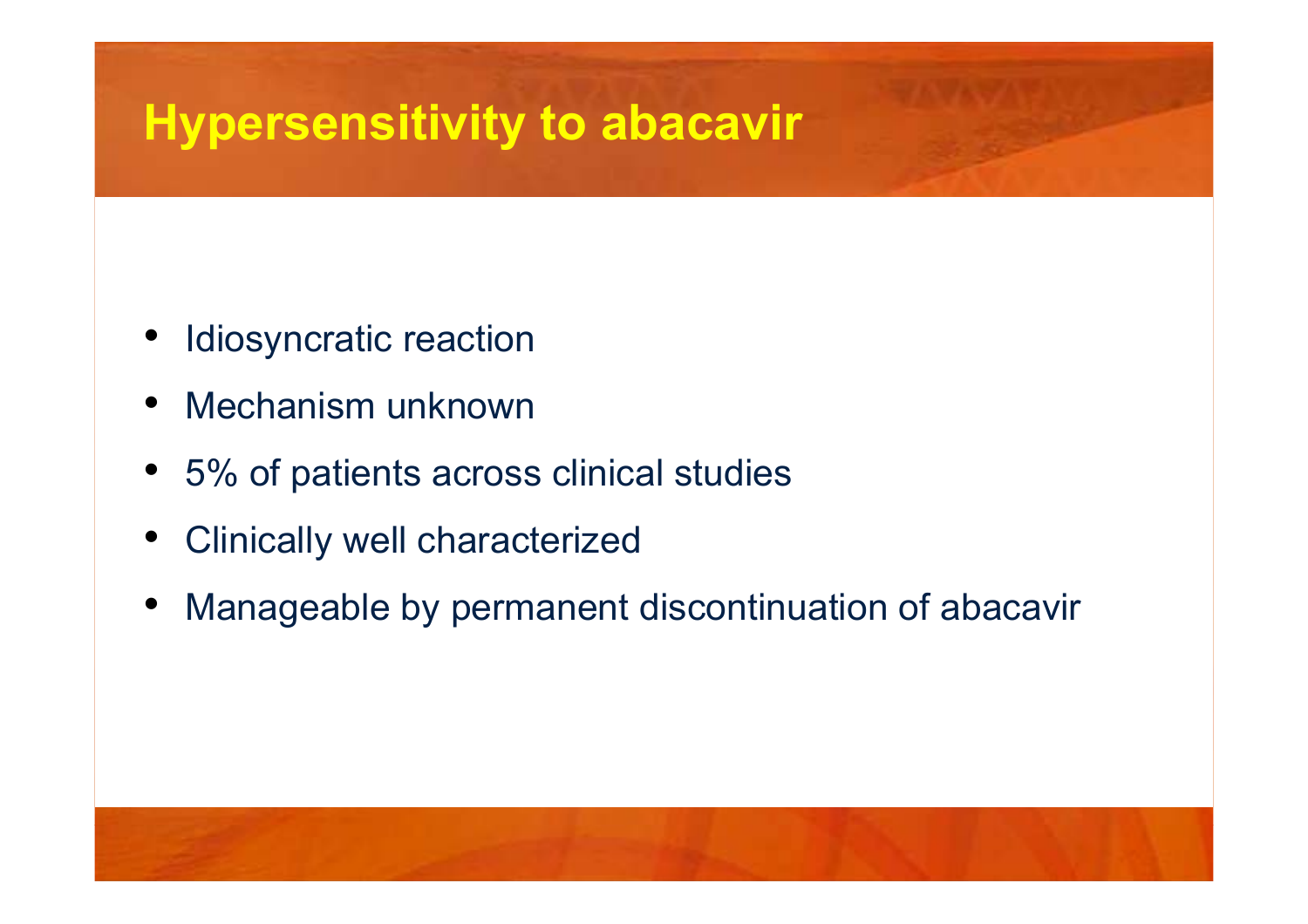Evidence suggests that genetic, immunologic and metabolic factors are involved:

- Genetic factors influence the immunological response and may confer susceptibility
	- variations in the human leukocyte antigen (HLA) B region increase susceptibility to hypersensitivity (e.g. HLA-B57 allele)
- Metabolic factors may also be an important influence

Mallal S. *et al. The Lancet* 2002; **359:**727–732. Hetherington S. *et al. Lancet* 2002; **359:**1121–1122.

Martin A. *et al. PNAS* 2004; **101:**4180–4185. Haas D. *et al*. 11th CROI. 8–11 February 2004. Abstract 133.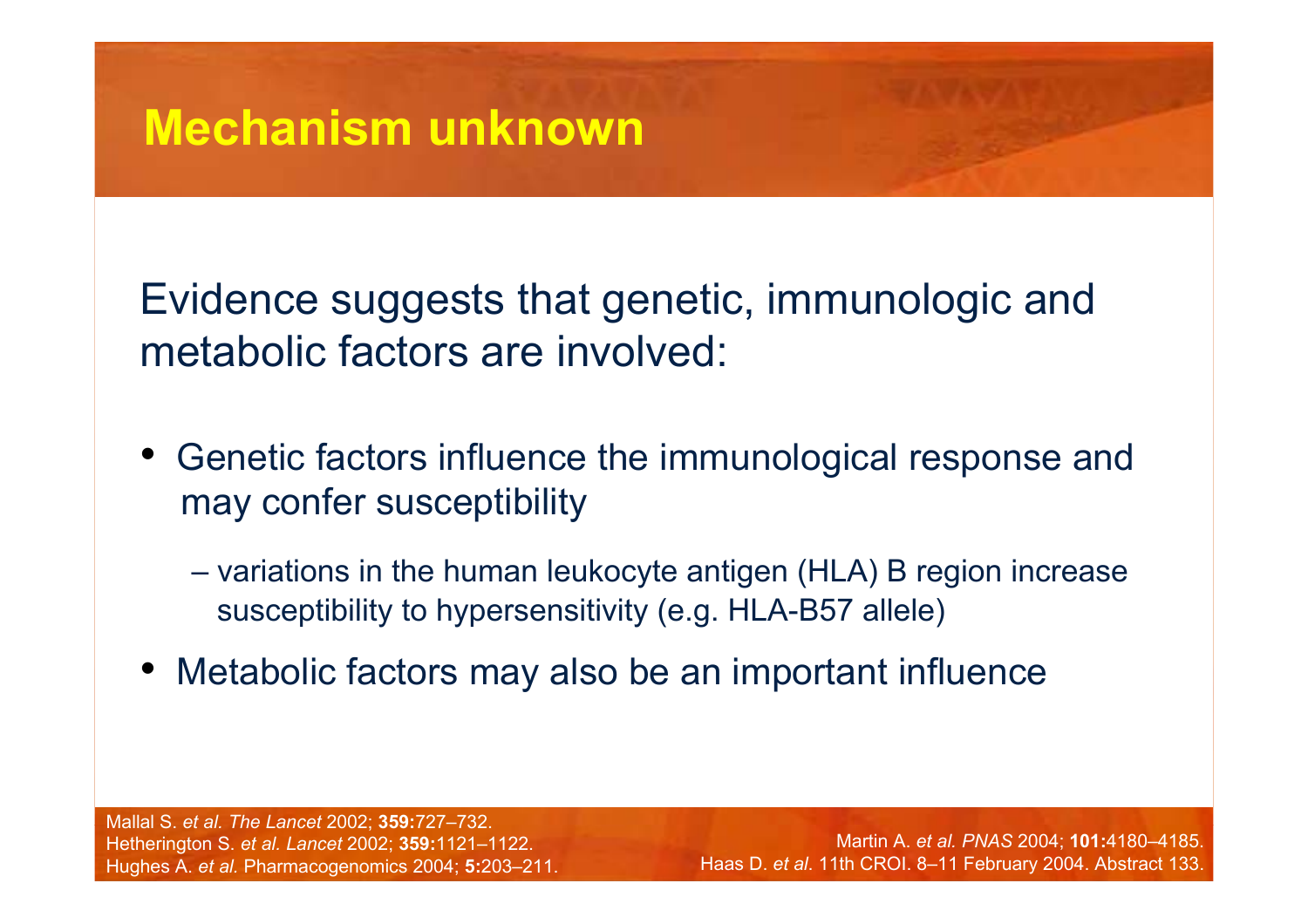## **Frequency of hypersensitivity to abacavir by study protocol**



July 2001 Risk Factor Analysis (RFA). Symonds W. *et al*. *Clinical Therapy.* 2002; **24:**565–73. May 2003 RFA (Case Report Form Module). Cutrell AG. *et al. Annals of Pharmacother.* 2004;**38:**2171–2. Hernandez J, Cutrell A, Edwards M ,*et al*. NMA Scientific Assembly 2004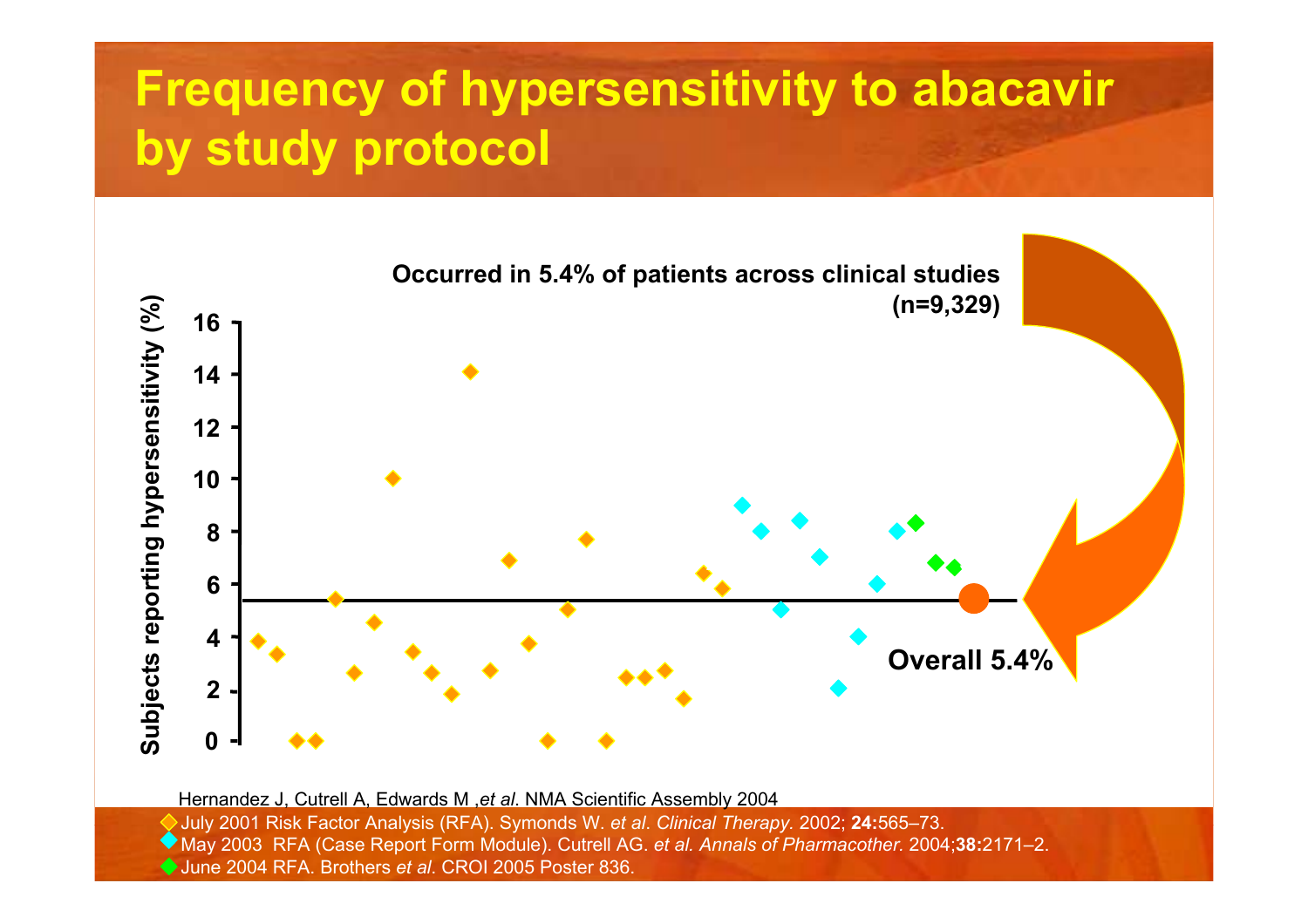## **Time to onset of hypersensitivity**



Hetherington SV, *et al*. *Clinical Therapeutics* 2001; **23:**1603–1614.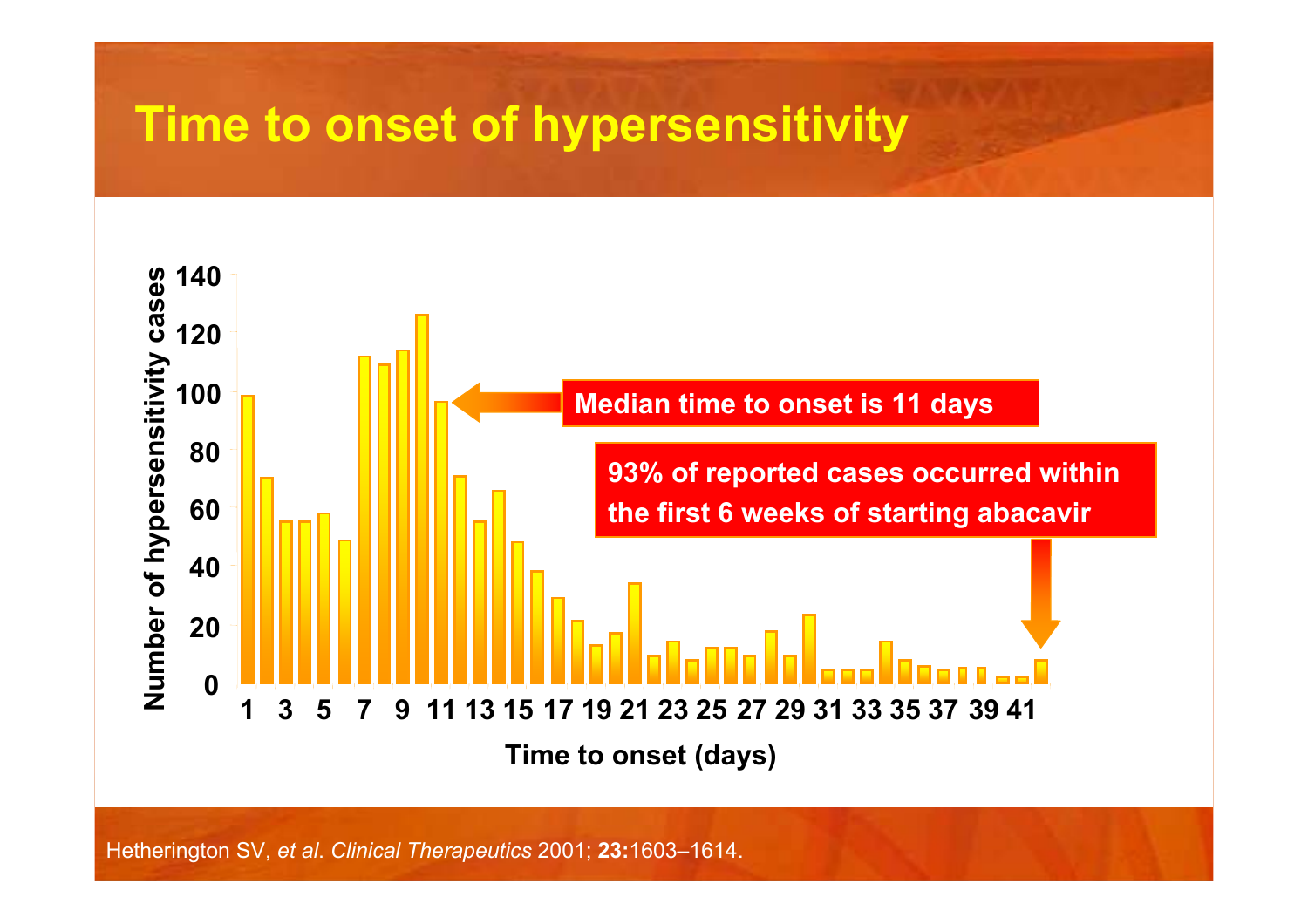## **Time to onset in a subset of 12 clinical trials using case report form module**



Hernandez J. *et al*. NAMA 2004. Abstract 15**.**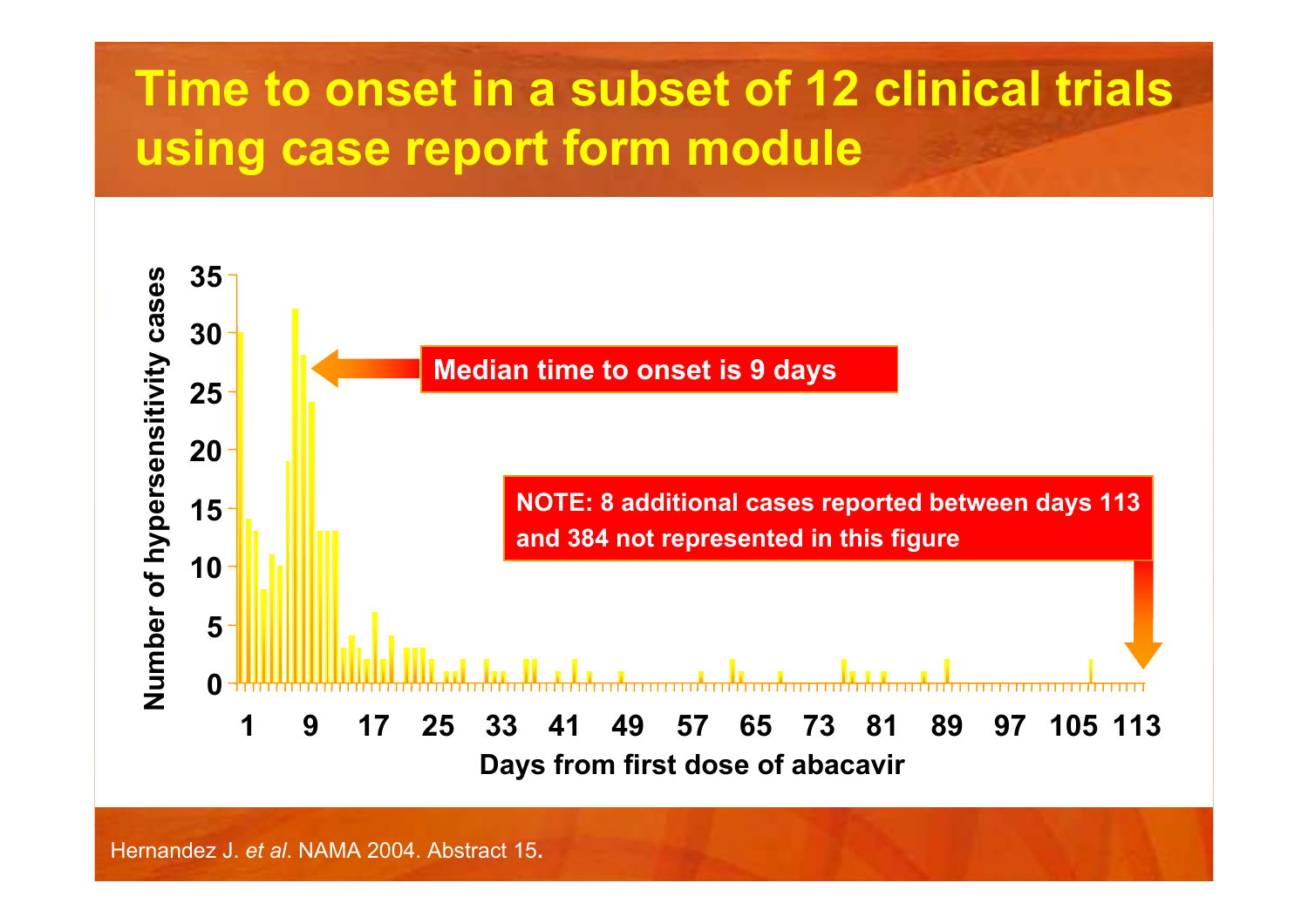## **Symptoms reported with a frequency of** <sup>≥</sup>**10% (n = 1,803)**



Hetherington SV, *et al*. *Clinical Therapeutics* 2001; **23:**1603–1614.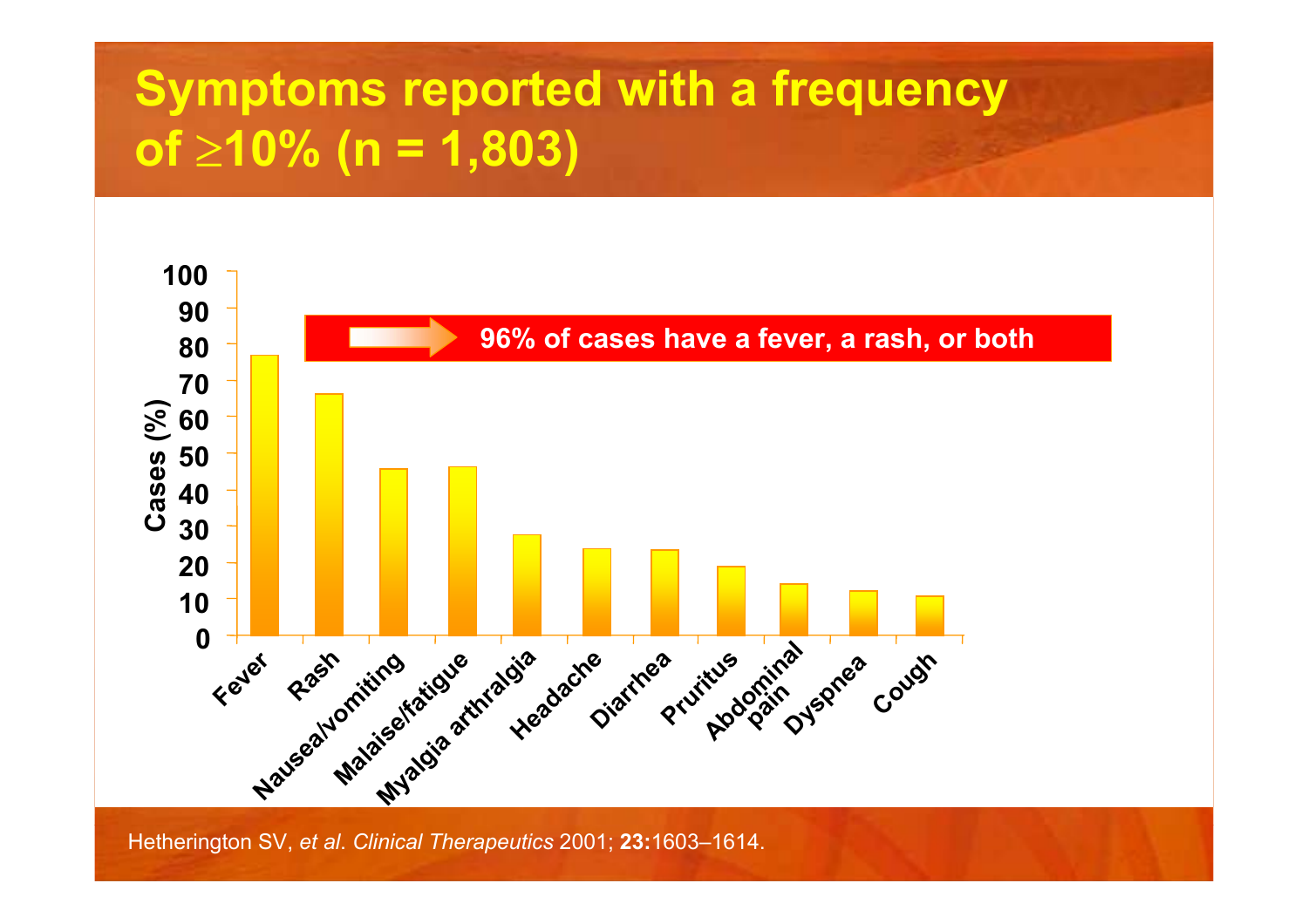## **Major symptoms associated with hypersensitivity**



**Generalized malaise, fatigue and headache 50%**

**Gastrointestinal(nausea, vomiting, diarrhea, abdominal pain) >50%**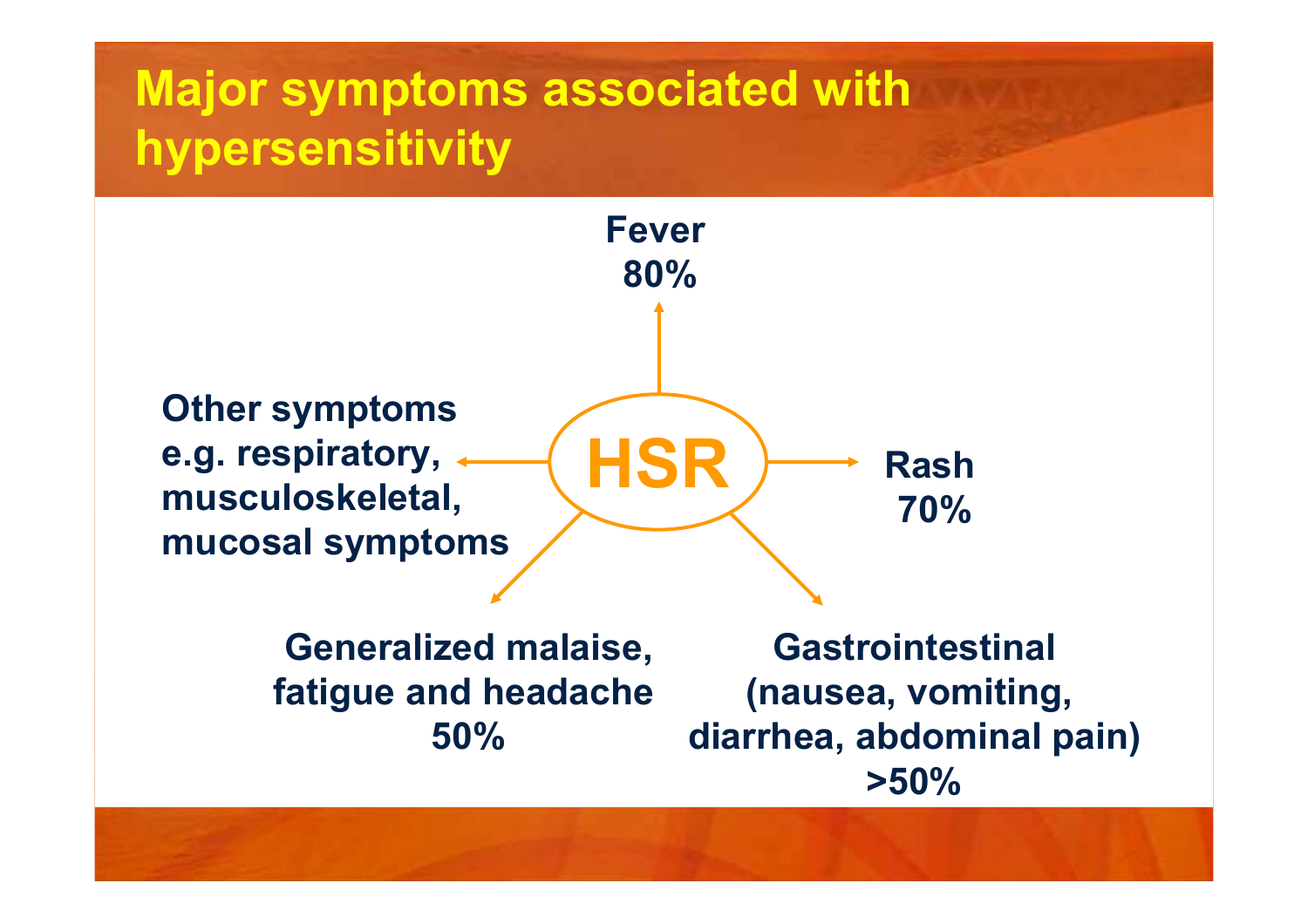## **Clinical features of hypersensitivity**

- $\bullet$  The hypersensitivity reaction is characterized by the appearance of symptoms indicating **multi-organ involvement**
- $\bullet$ Most patients have **fever and/or rash** as part of the syndrome
- $\bullet$  Some of the other symptoms may include
	- fatigue, malaise, gastrointestinal and respiratory signs and symptoms
- $\bullet$  Symptoms can occur at any time during treatment with abacavir, but usually occur within the **first 6 weeks** of therapy
- • The **symptoms worsen with continued therapy** and can be life-threatening
- $\bullet$  These symptoms usually **resolve upon discontinuation of abacavir**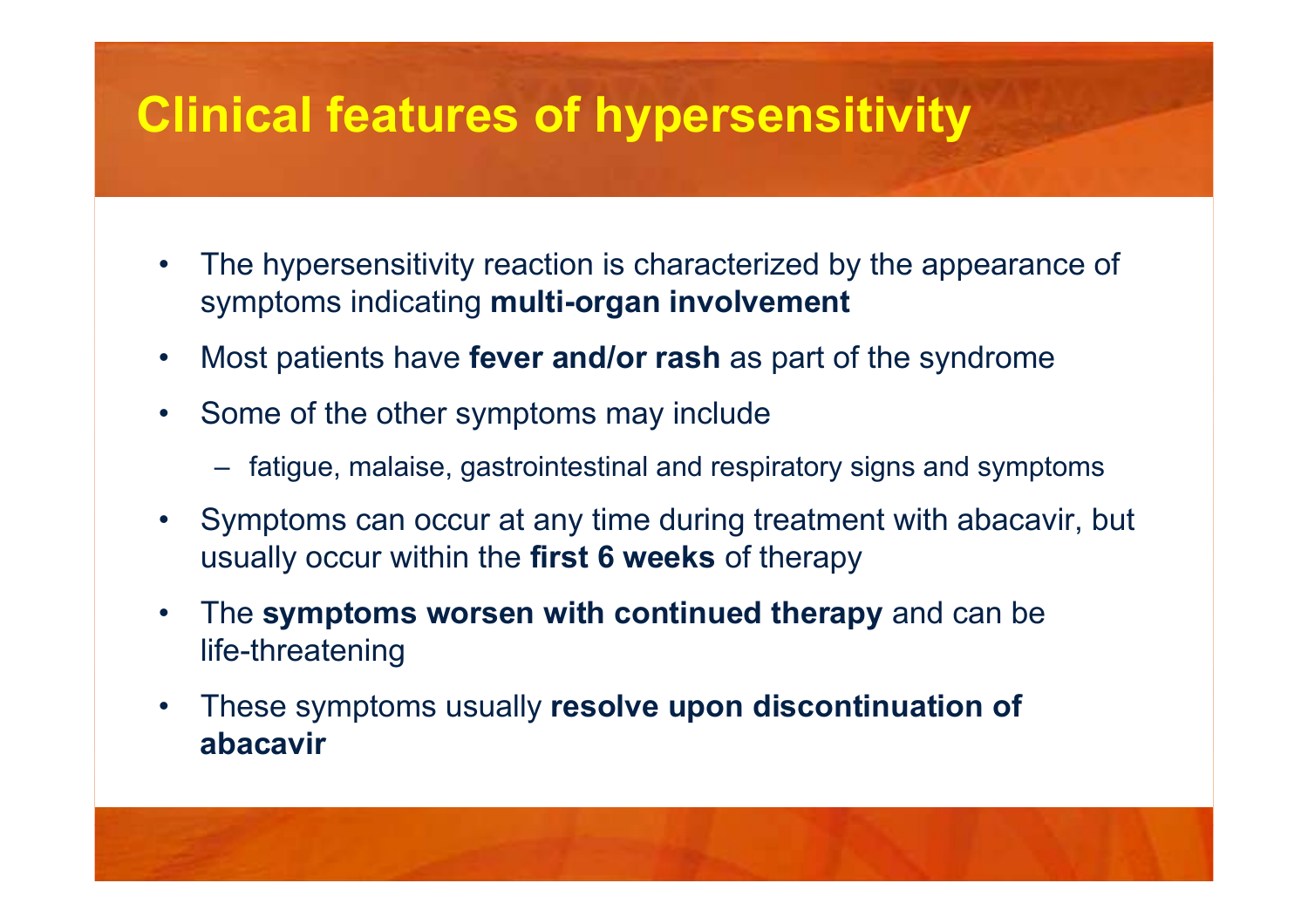## **Frequency of combinations of symptoms in clinical trials (n = 206)**



- 3 or more symptoms
- GI and Constitutional
- Skin Only
- Skin and Constitutional
- Rash and Fever
- Skin and Fever
- Constitutional and Respiratory
- Skin and GI
- **Other**

### **Multiple symptoms are typical in most cases of hypersensitivity**

Hernandez J, *et al*. XV IAC 2004. Abstract TuPeB4521.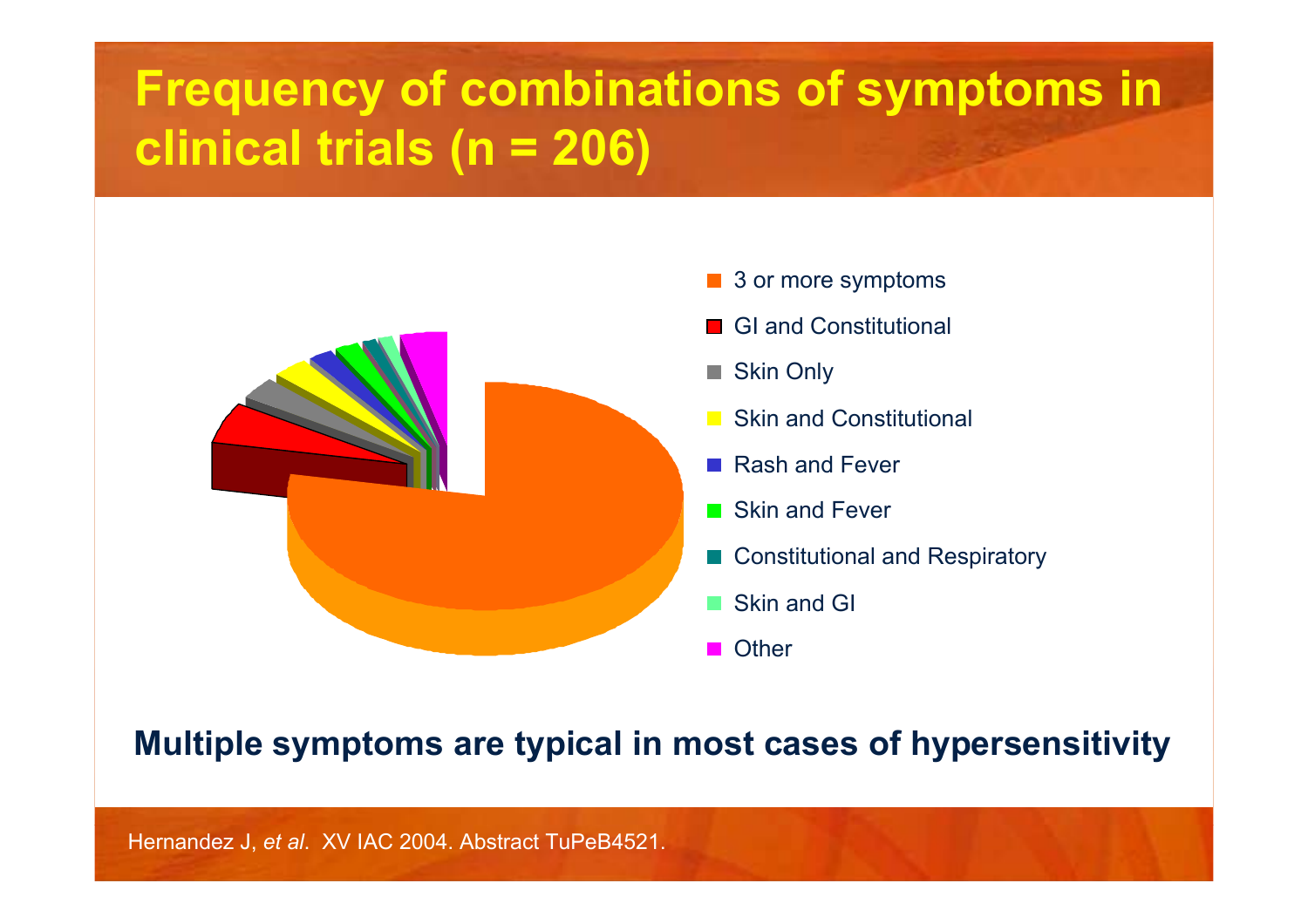## **When present, the rash is more distinct for what it is not**



Not noticed

Thurmond LM, *et al*. 2nd International Workshop on Adverse Drug Reactions and Lipodystrophy in HIV. Toronto 2000. Abstract P51.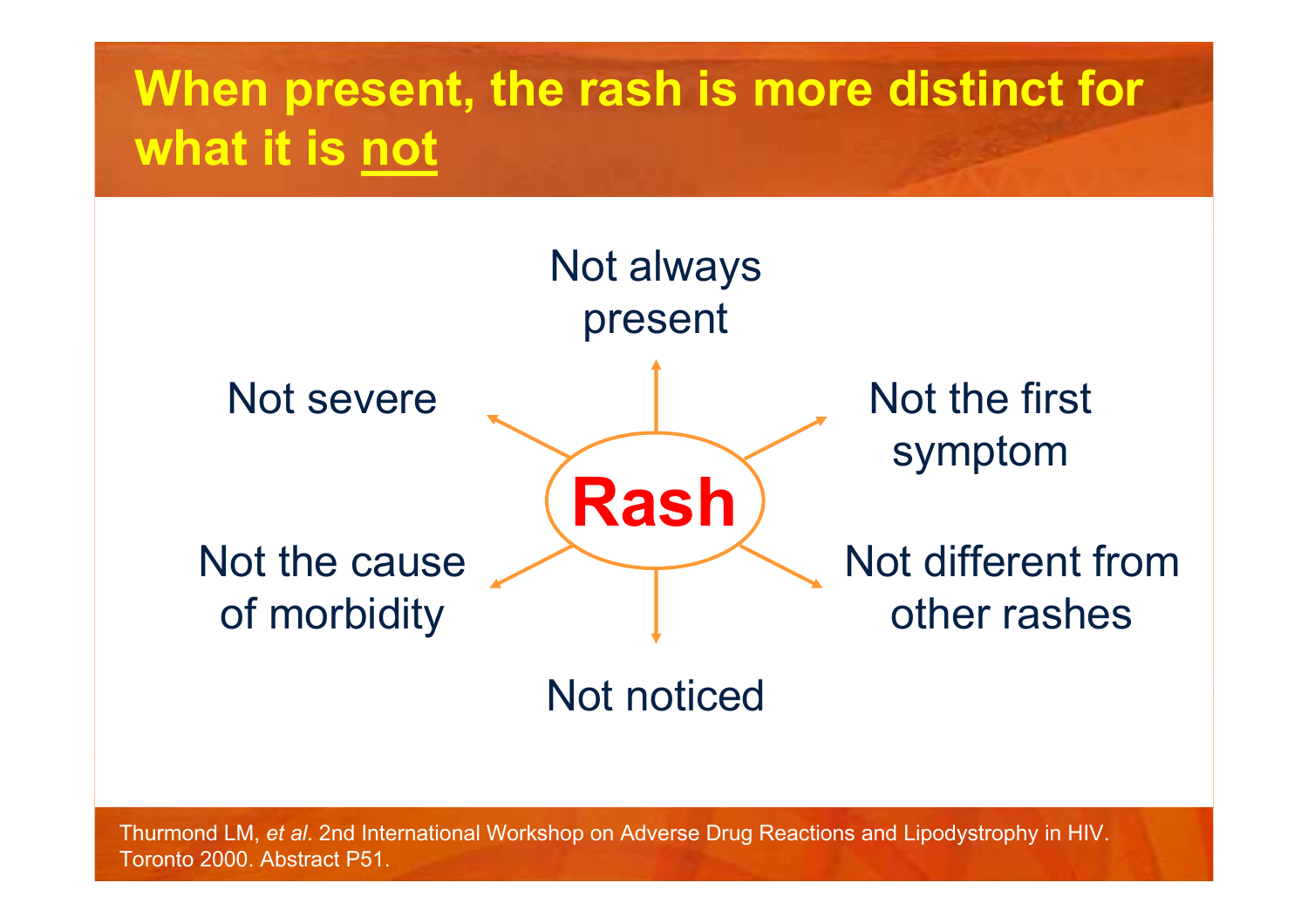## **Distinguishing symptoms: influenza and hypersensitivity**

**Events more likely associated with:**

| <b>Influenza</b>                           | <b>Hypersensitivity</b>                                       |  |
|--------------------------------------------|---------------------------------------------------------------|--|
| Cough without gastrointestinal<br>symptoms | <b>Gastrointestinal symptoms</b><br>and rash                  |  |
|                                            | <b>Respiratory symptoms with</b><br>gastrointestinal symptoms |  |

Keiser P. *et al. Int. J. STD AIDS* 2003; **14**:478–81.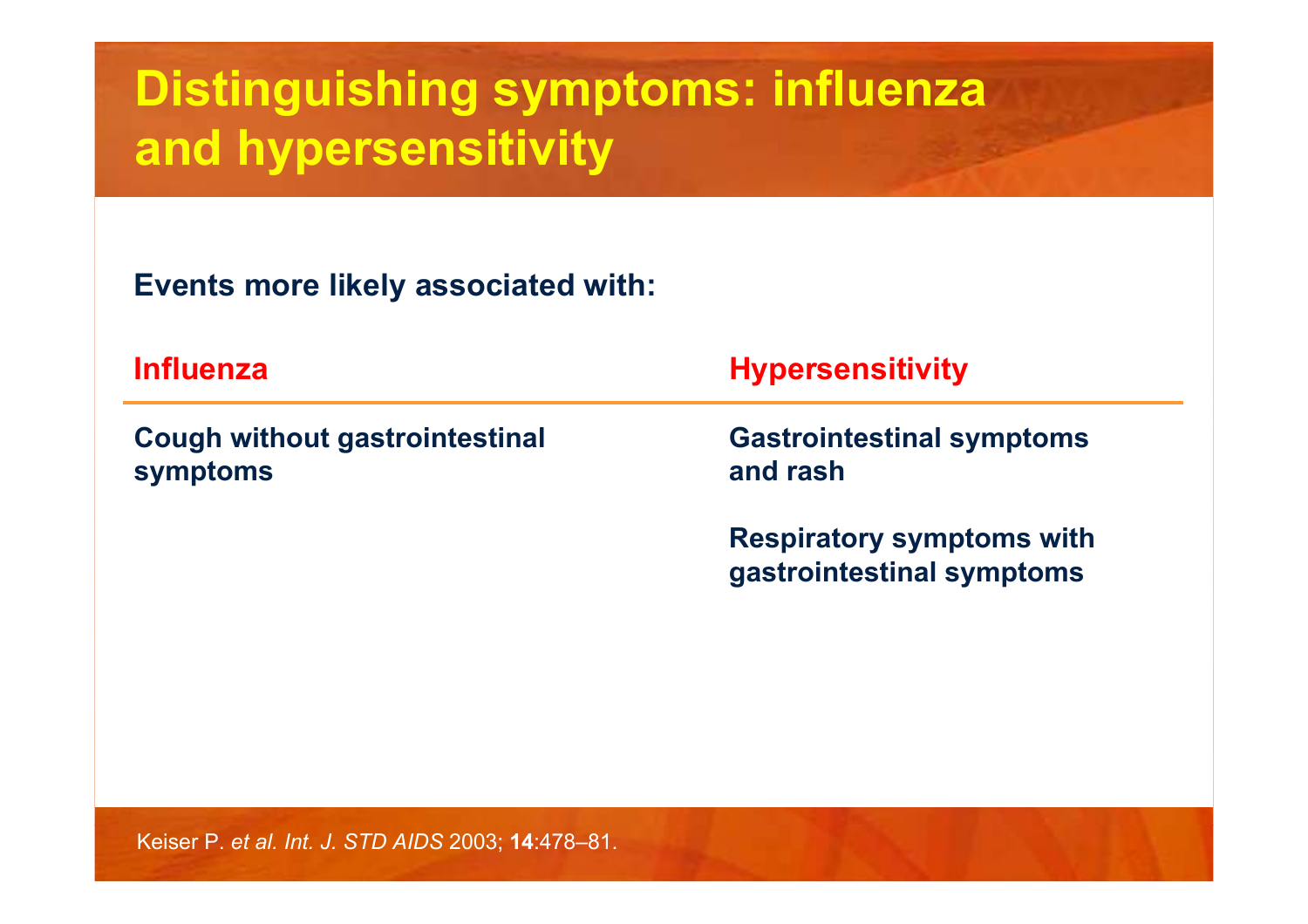## **Respiratory symptoms of hypersensitivity to abacavir**



Hetherington SV, *et al*. 7th Conference on Retroviruses and Opportunistic Infections. 2000. Abstract 60.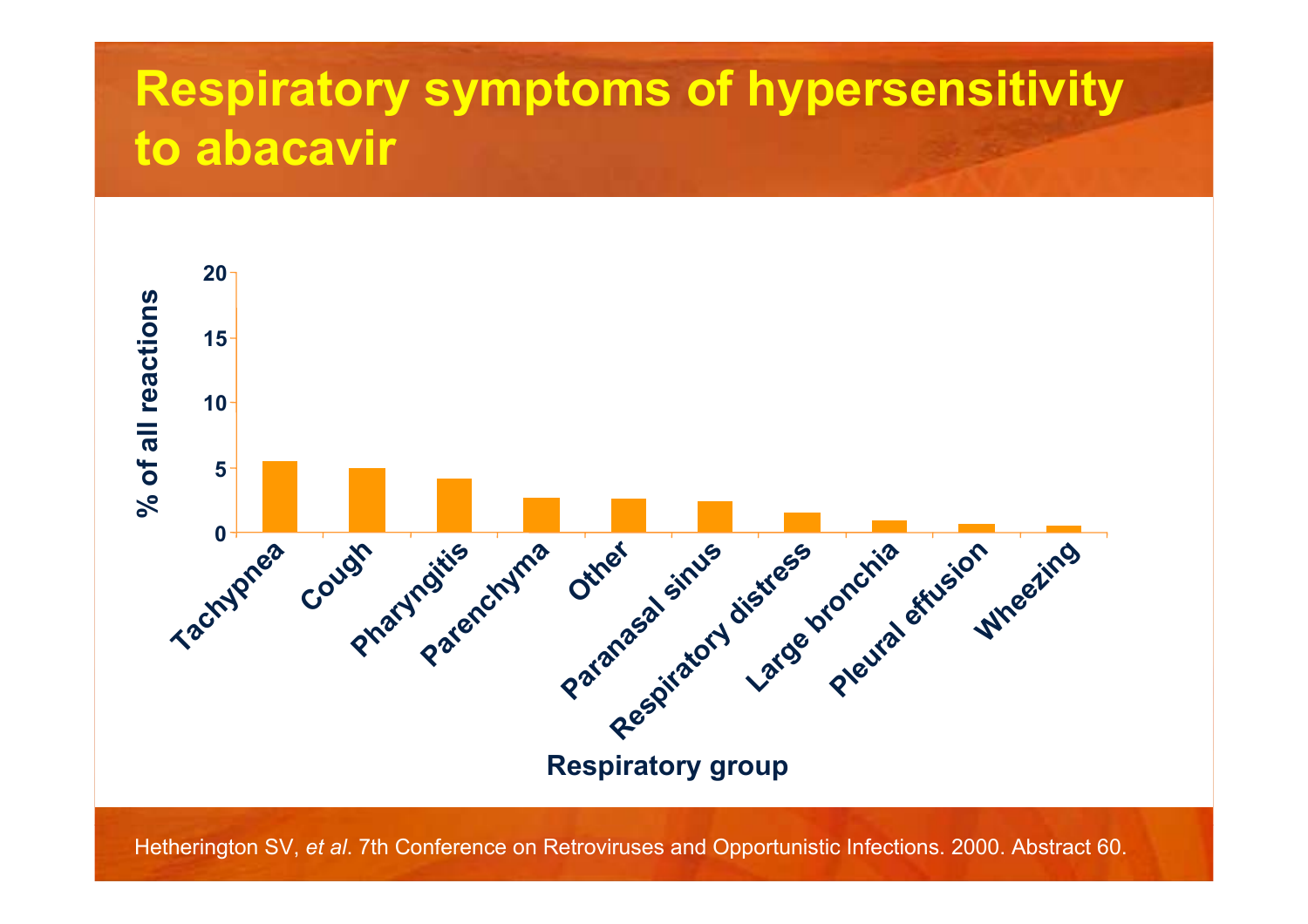# **Abacavir hypersensitivity – diagnostic abnormalities**

- • Common
	- lymphopenia: redistribution effect
	- elevated liver enzymes
- • Less frequent
	- elevated creatine phosphokinase: may be pronounced
	- mild thrombocytopenia: not clinically significant
	- renal: increased serum creatinine
	- lungs: chest X-ray may be normal or display diffuse bilateral or lobar infiltrates
- • Laboratory abnormalities resolve a few days after discontinuing abacavir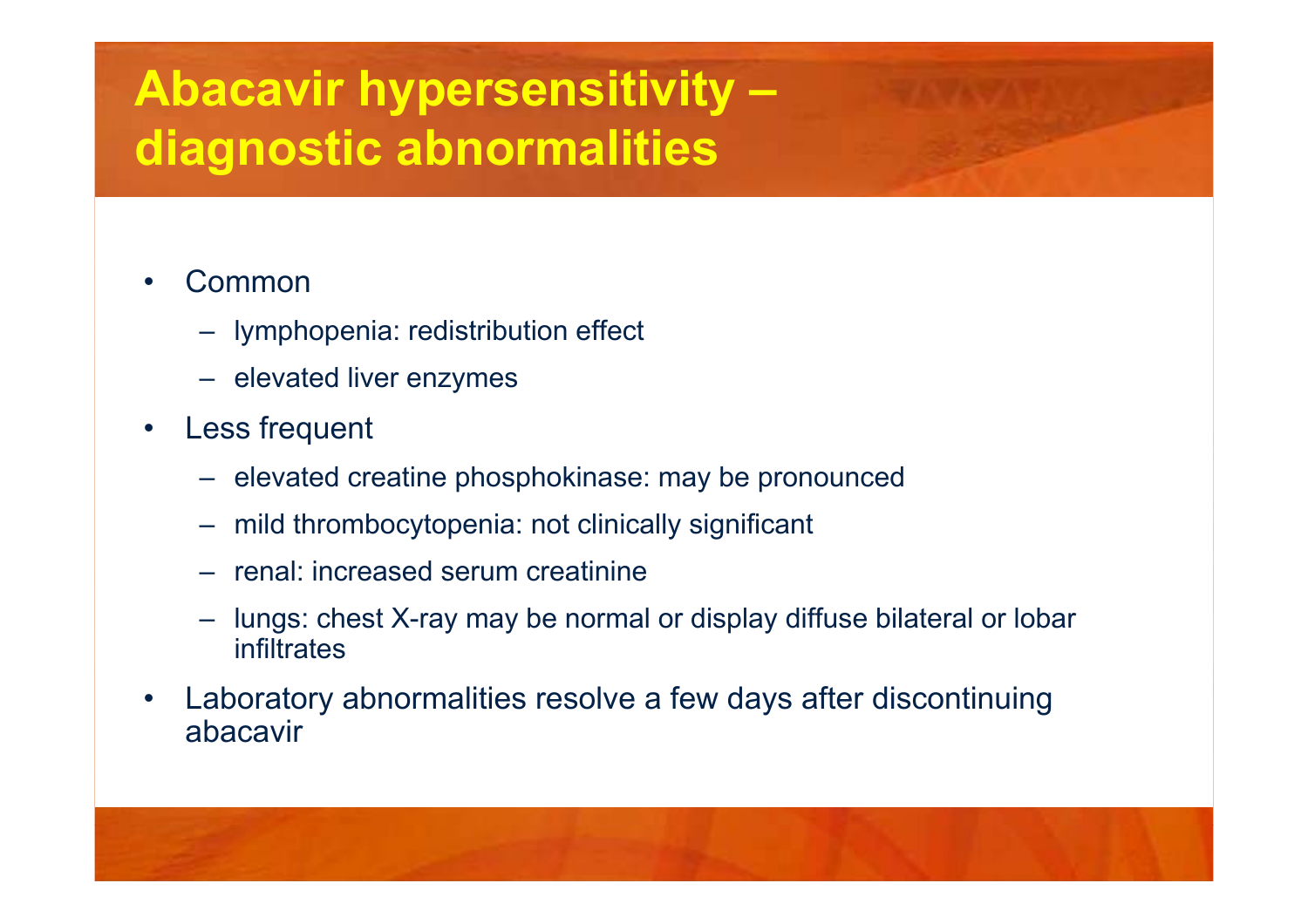## **Summary of hypersensitivity associated with abacavir**

- •Approximately 5% of patients
- •First 6 weeks, but may occur later
- • Symptoms of multiple-organ involvement
	- fever, rash, malaise, GI and respiratory symptoms are most common, but…
- •No individual symptom will always be present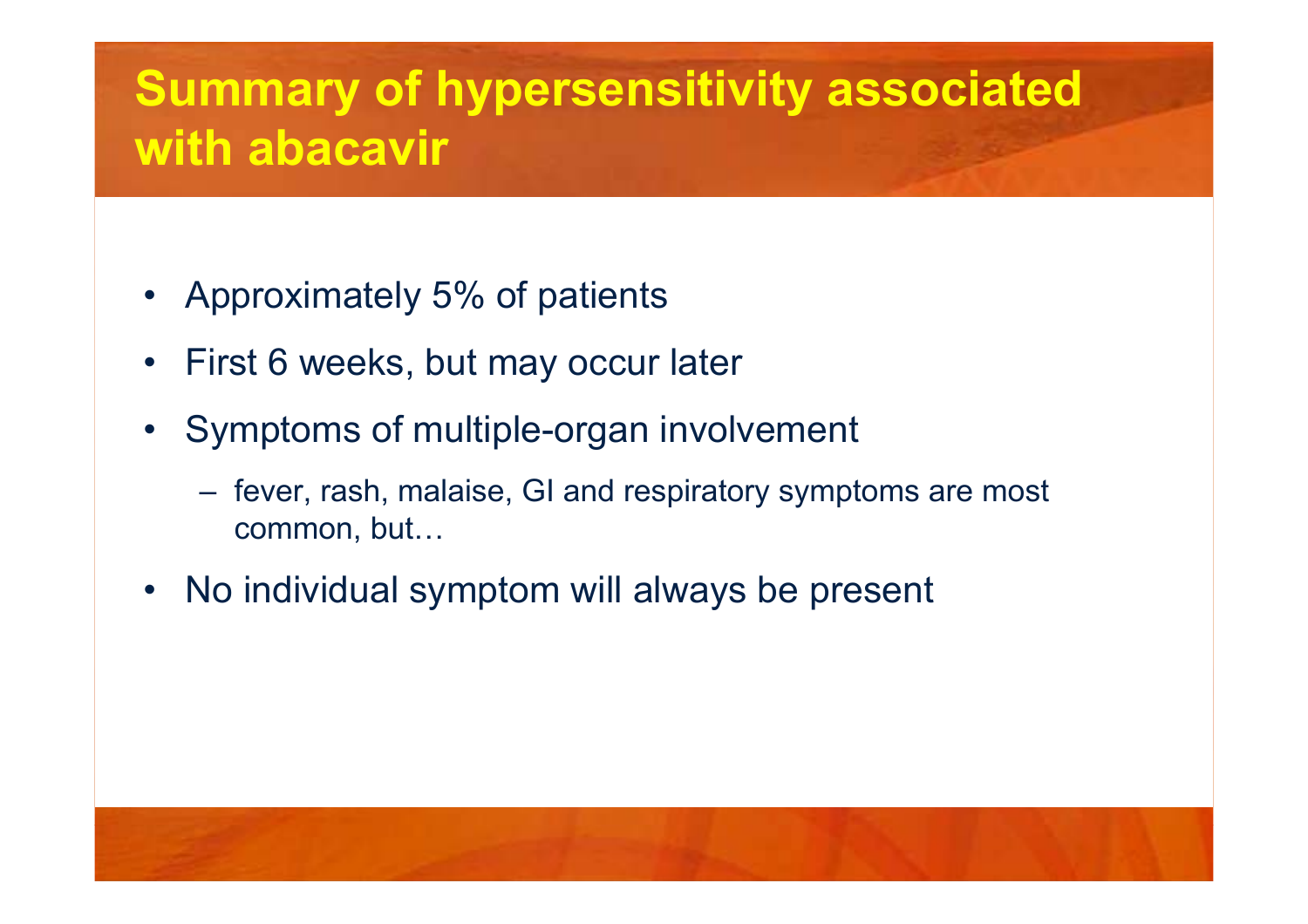# **Risk Factors for Abacavir Hypersensitivity Reaction**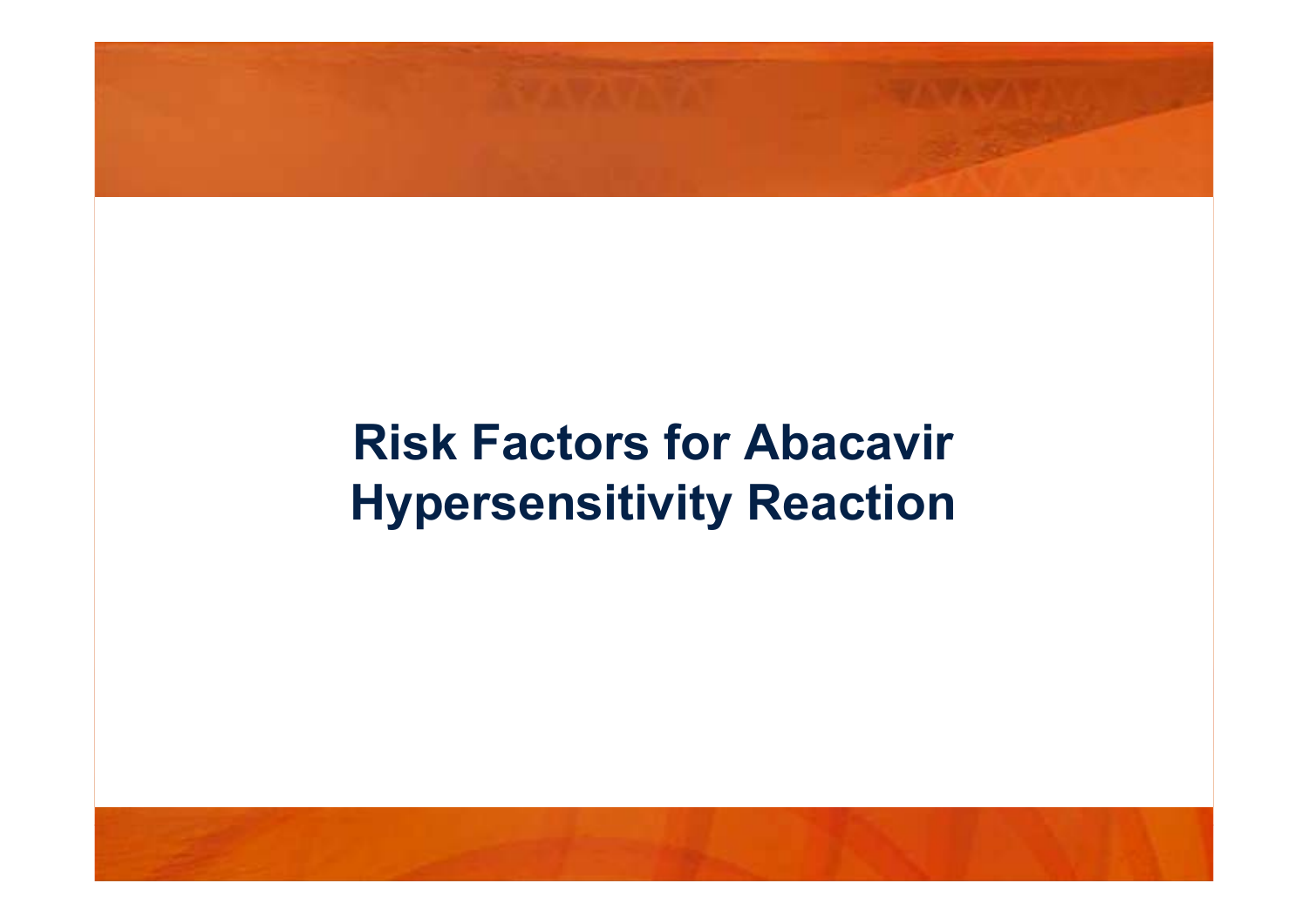## **Risk factors for abacavir hypersensitivity**

- •Not related to CD4+ count, viral load or dose
- • No increased risk with protease inhibitor or NNRTI consistently identified
- • Risk of suspected hypersensitivity reaction is decreased in
	- patients of African descent
	- –Treatment-experienced or CDC Class C patients
	- male patients
- •Frequency and clinical presentation are similar in children and adults
- $\bullet$  Use of the hypersensitivity collection modules in the case report form resulted in higher odds of reporting hypersensitivity

Cutrell AG, *et al. Annals of Pharmacotherapy* 2004; **38:**2171–2172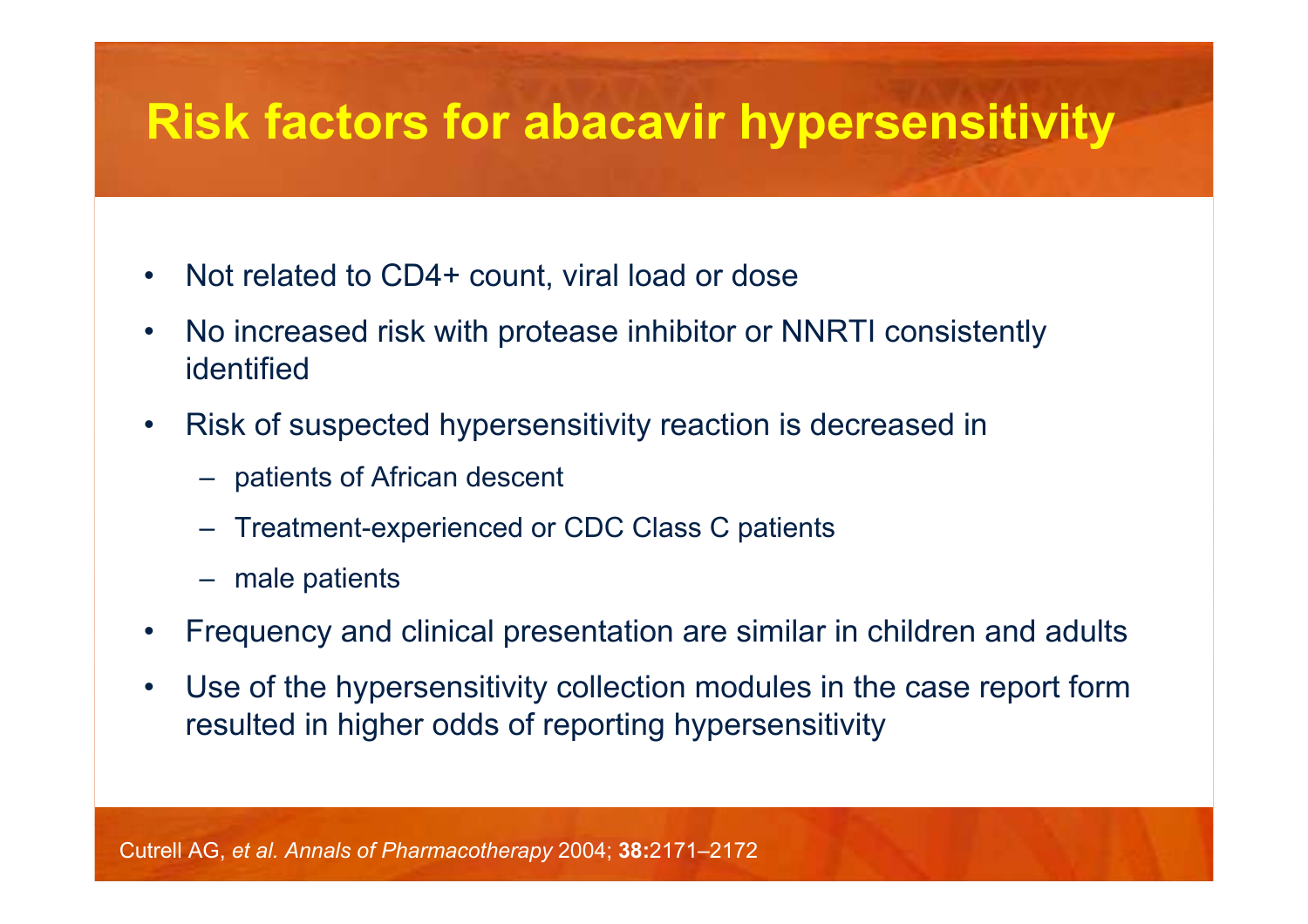## **Incidence of hypersensitivity in clinical trials using BID or QD abacavir**

- • **Hypersensitivity in CNA30021:**
	- ABC BID (+ 3TC + EFV OAD): 7%
	- ABC **QD** (+ 3TC + EFV OAD): 9%
- • **Hypersensitivity in EPV40001:**
	- ABC (BID)/3TC (BID), n = 4 (8%)
	- ABC (BID)/3TC (OAD), n = 1 (2%)
	- ABC **(QD)**/3TC (BID), n = 4 (8%)
	- $\rightarrow$  Similar rates of hypersensitivity have been identified in clinical trials using BID or OAD abacavir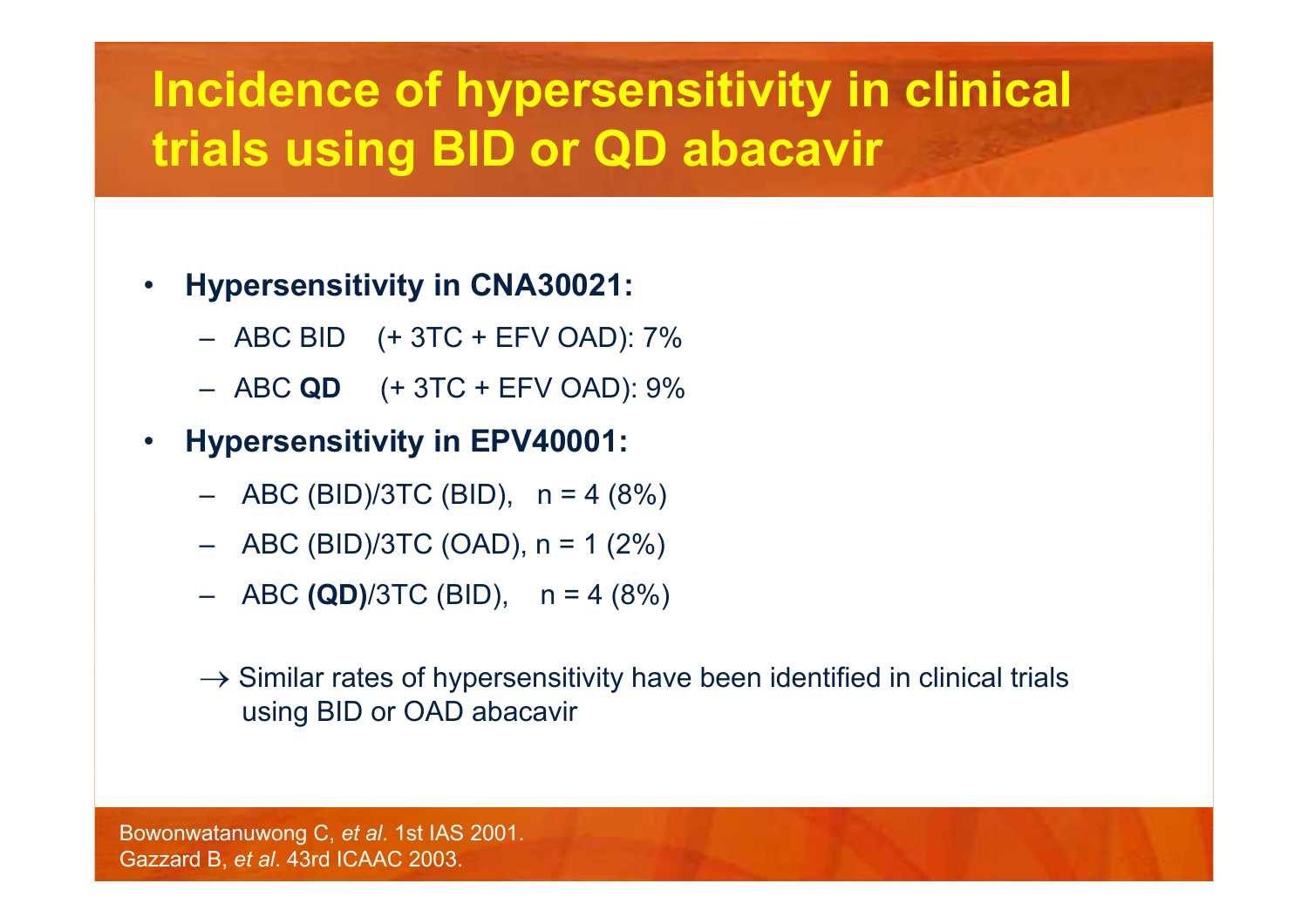## **Incidence of ABC HSR in clinical trials using BID or QD ABC – Overlapping 95% CIs**

- • HSR in CNA30021\*:
	- **ABC BID**: 28/386 (7%; 95% CI (4.9%, 10.3%))
	- **ABC QD**: 36/384 (9%; 95% CI (6.6%, 12.7%))
- •Hypersensitivity to Abacavir European Label:

"In clinical studies with abacavir 600 mg once daily the reported rate of hypersensitivity remained within the range recorded for abacavir 300 mg twice daily."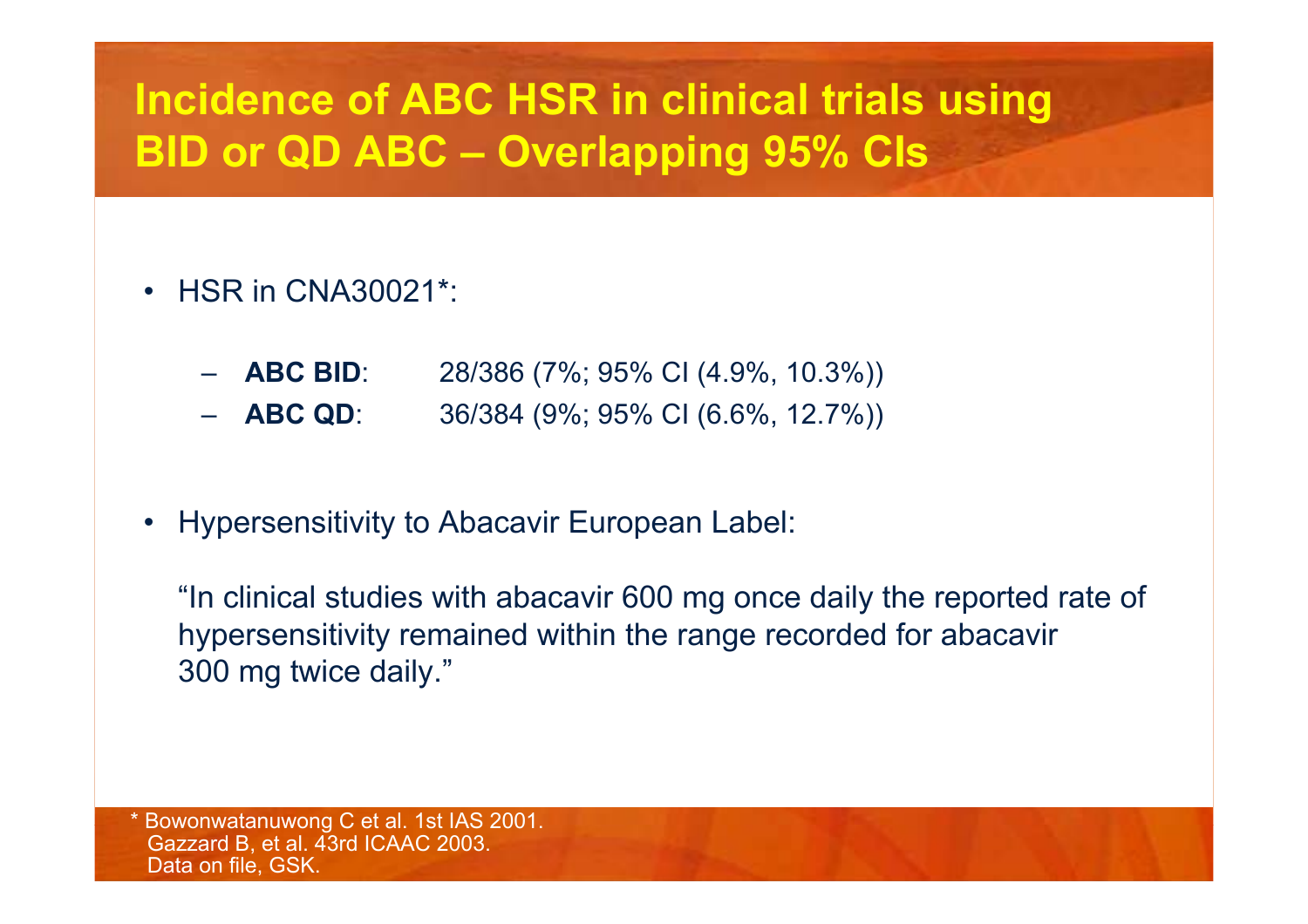**Abacavir Hypersensitivity Rates from Double-Blind Studies Suggest over-reporting of events which represents the appropriate conservative management of hypersensitivity Reactions** CNA3005 and CNA30024

| <b>Blinded Study</b> | Abacavir<br>groups | Zidovudine<br>or Indinavir |
|----------------------|--------------------|----------------------------|
| <b>CNA3005</b>       | 19/268 (7%)        | 6/265(2%)                  |
| <b>CNA30024</b>      | 27/324 (8%)        | 10/325(3%)                 |
| <b>Total Cases</b>   | 46/592 (7.8%)      | 16/590 (2.7%)              |

#### **Cases in CNA30024 as reported by Investigators in the ABC HSR CRF Module**

Hernandez, *et al.* Antiviral Therapy 2003;8:L88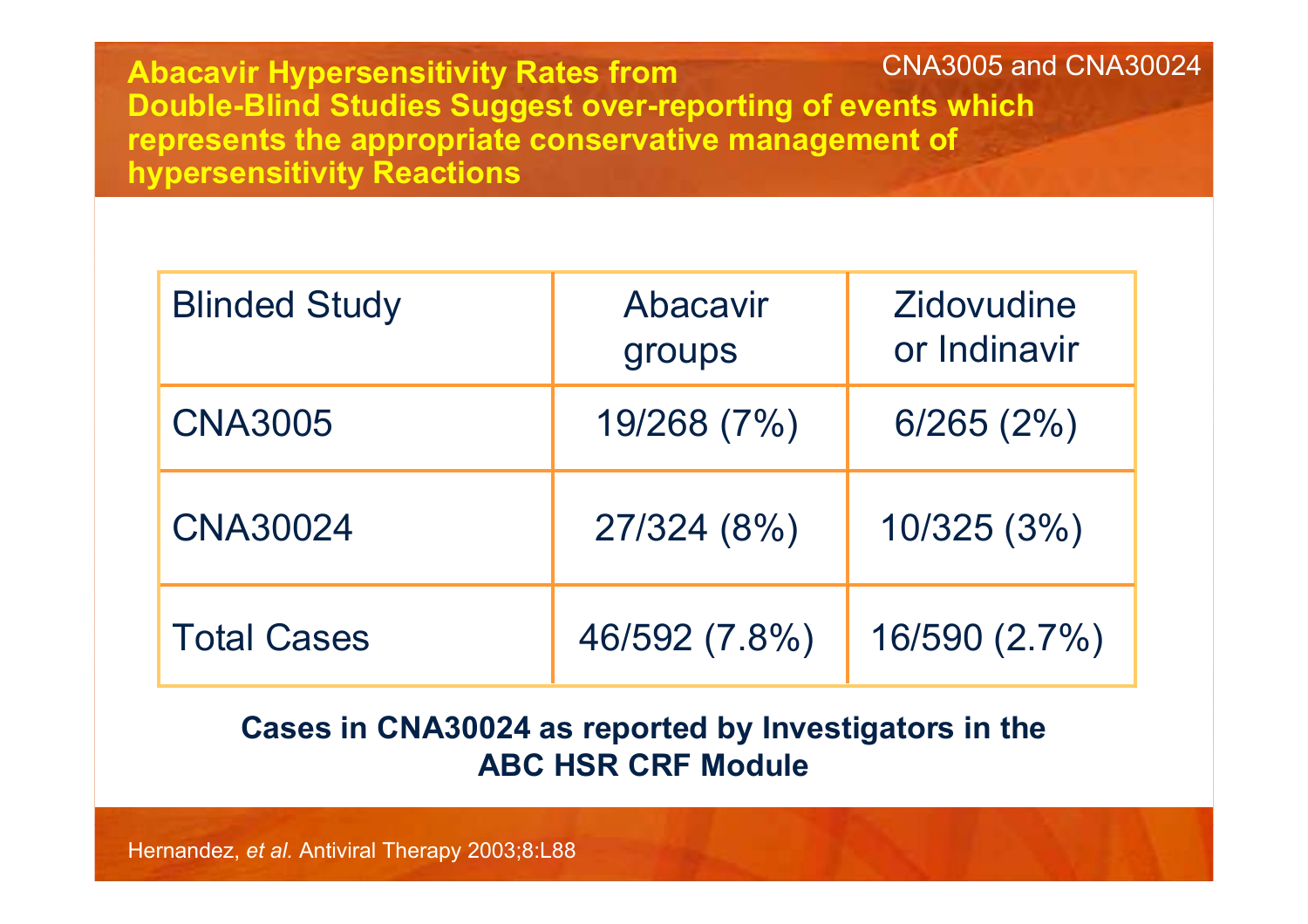## **Interruptions in abacavir dosing are not associated with increased risk of hypersensitivity**

- •Therapy gaps of  $\geq$ 2 days occurred in 74% (119/161) of patients
- •Therapy gaps of  $\geq$ 5 days occurred in 40% (64/161) of patients
- • Incidence of hypersensitivity (2.5%, 4/161) was consistent with previous reports
- • No increase in severity or mortality rate from abacavir hypersensitivity
- • No evidence that interruption of therapy is associated with increased risk of hypersensitivity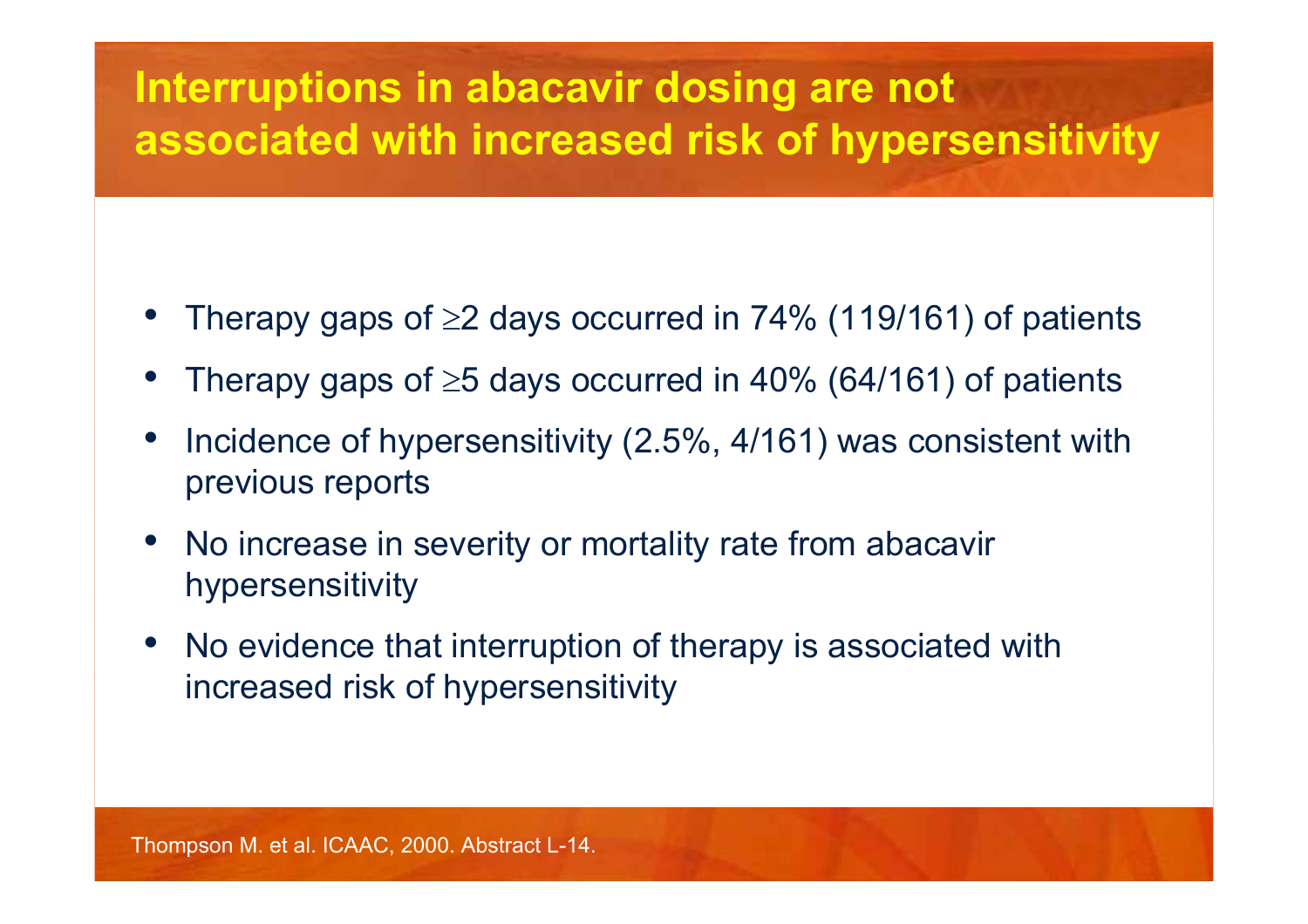## **Significant predictors for reporting hypersensitivity to abacavir (n = 7,818)**

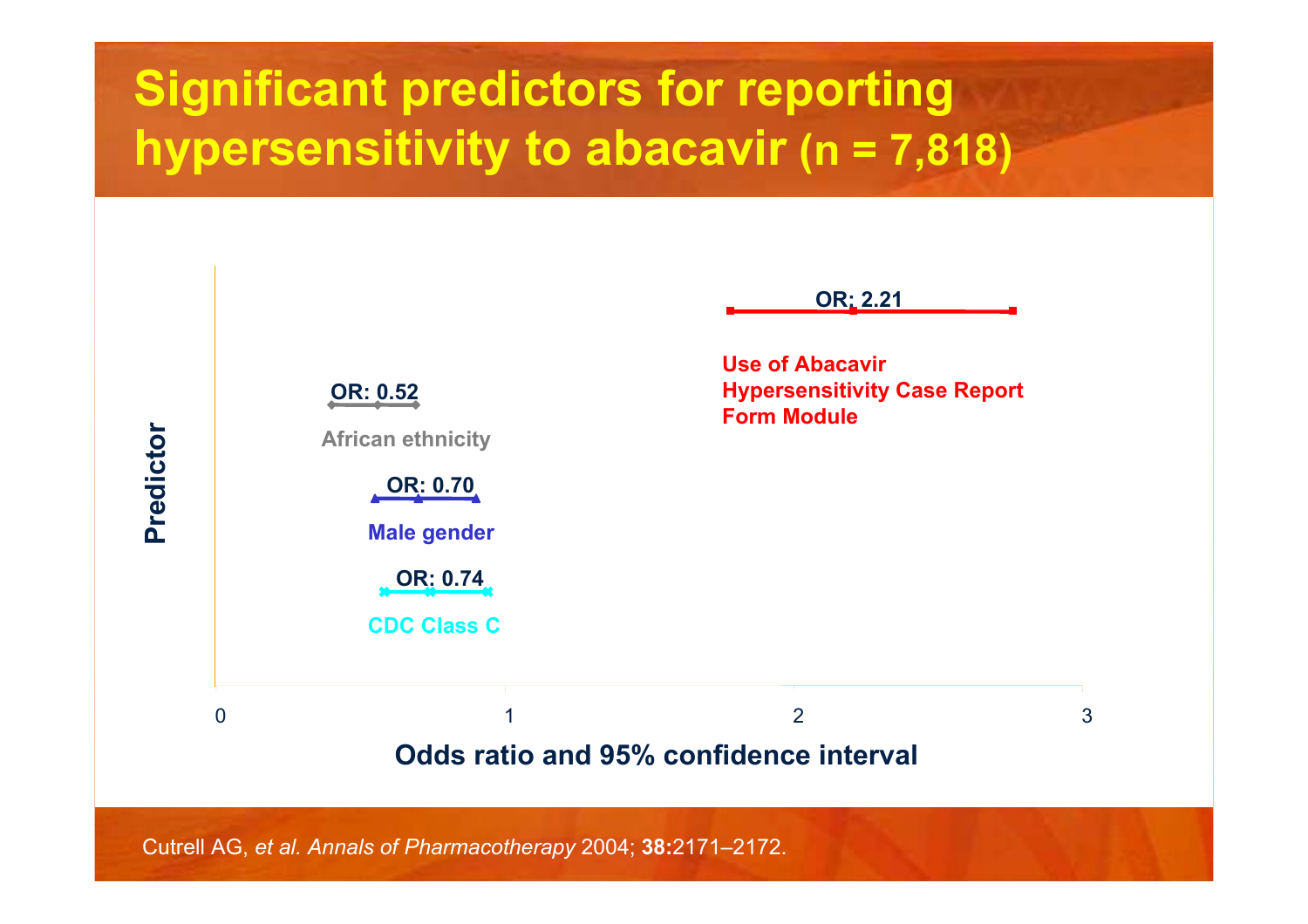## **Genetic risk factors for abacavirhypersensitivity**

- A genetic risk factor linked to the occurrence of abacavir hypersensitivity has been identified
- HLA-B\*5701 is more common among patients who have a suspected hypersensitivity reaction to abacavir compared with those who do not

Mallal S, *et al*. *Lancet* 2002; **359:**727–732. Hetherington S*, et al. Lancet* 2002; **359:**1121–1122. Hughes A*, et al. Pharmacogenomics* 2004; **5:**203–211. Martin A, *et al. PNAS* 2004; **101:**4180–4185.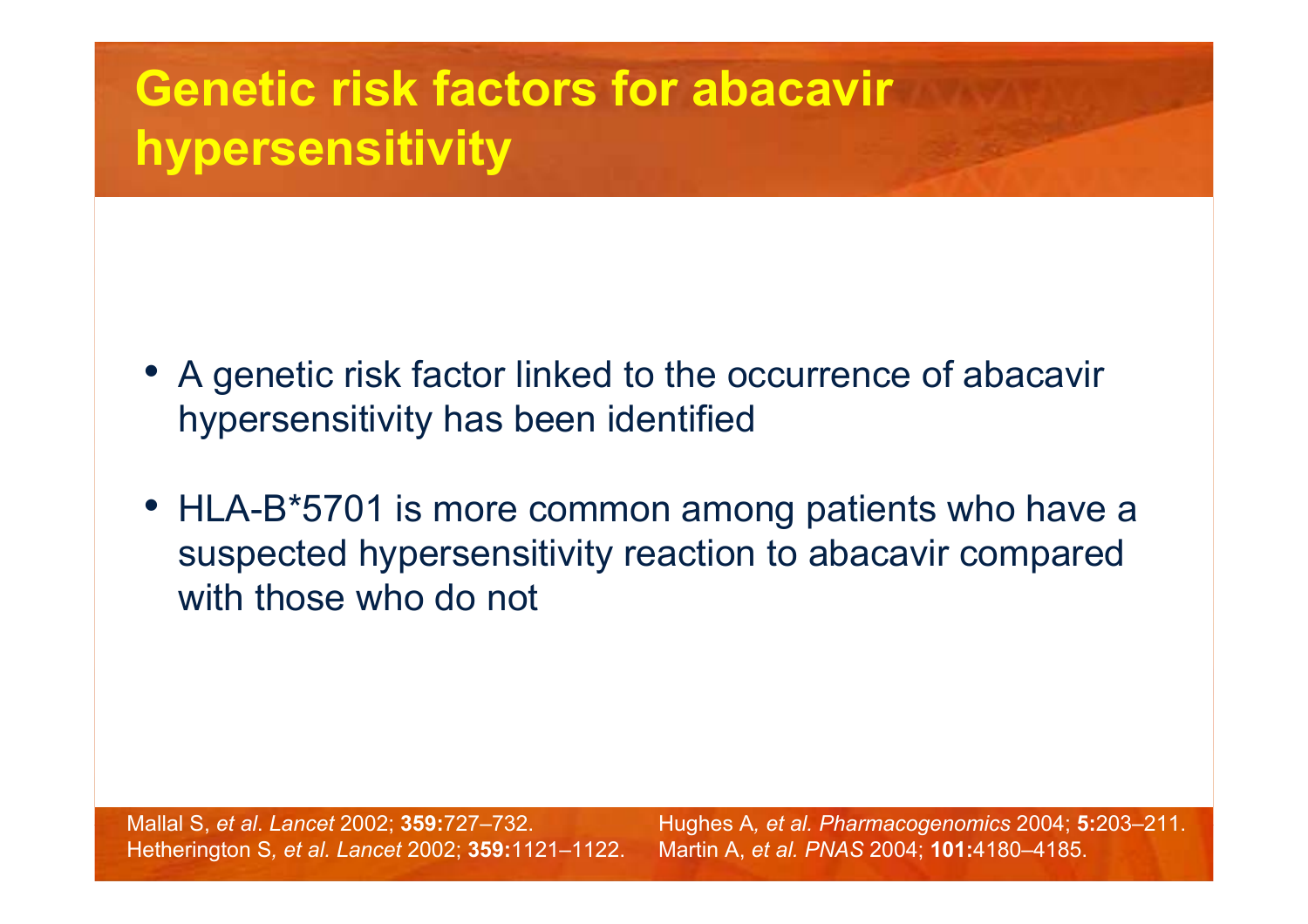## **Genetic risk factors for abacavir hypersensitivity**

- However HLA-B\*5701 screening lacks sufficient predictive value to identify patients at risk for hypersensitivity to abacavir across diverse patient populations with a sensitivity of:
	- –48-60% in Whites, 8-16% in Blacks and 20-22% in Hispanics
	- $\mathcal{L}_{\mathcal{A}}$  , and the set of  $\mathcal{L}_{\mathcal{A}}$  Data indicates that a negative result in a test for HLA-B\*5701 does not preclude the development of an allergic response to abacavir
- No other genetic markers have been found which identify patients at risk of abacavir hypersensitivity in all ethnic groups and both genders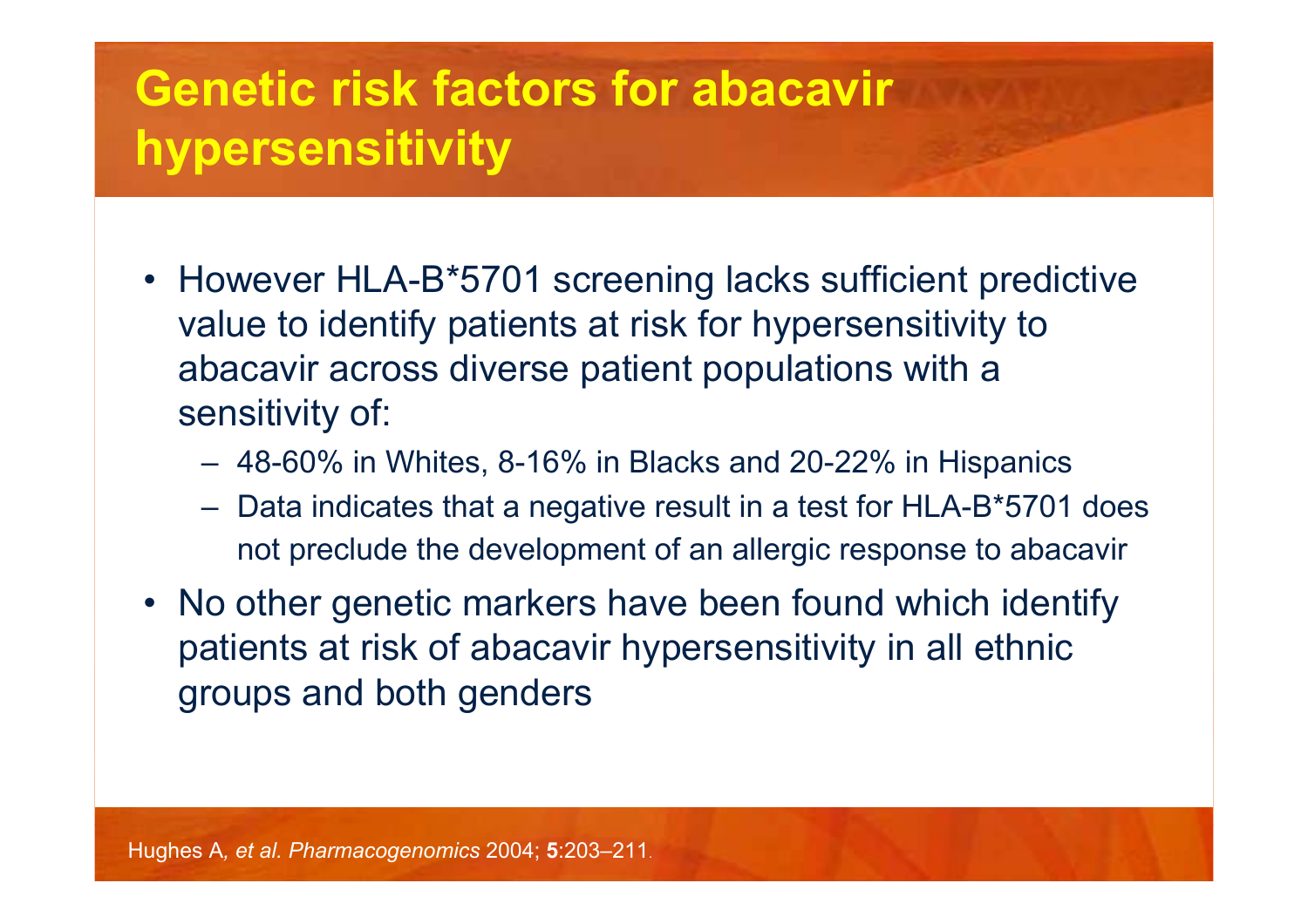## **HLA-B\*5701 andpharmacogenetic screening**

- HLA-B\*5701 screening is being offered as a service by some institutions
- However, HLA-B\*5701 screening to identify patients at a higher risk of abacavir hypersensitivity has not been validated in prospective clinical studies
- Because of the limitations of HLA-B\*5701 as a predictive marker for ABC HSR, screening for this allele should never substitute for appropriate clinical vigilance and patient management in persons receiving therapy with Abacavir-containing products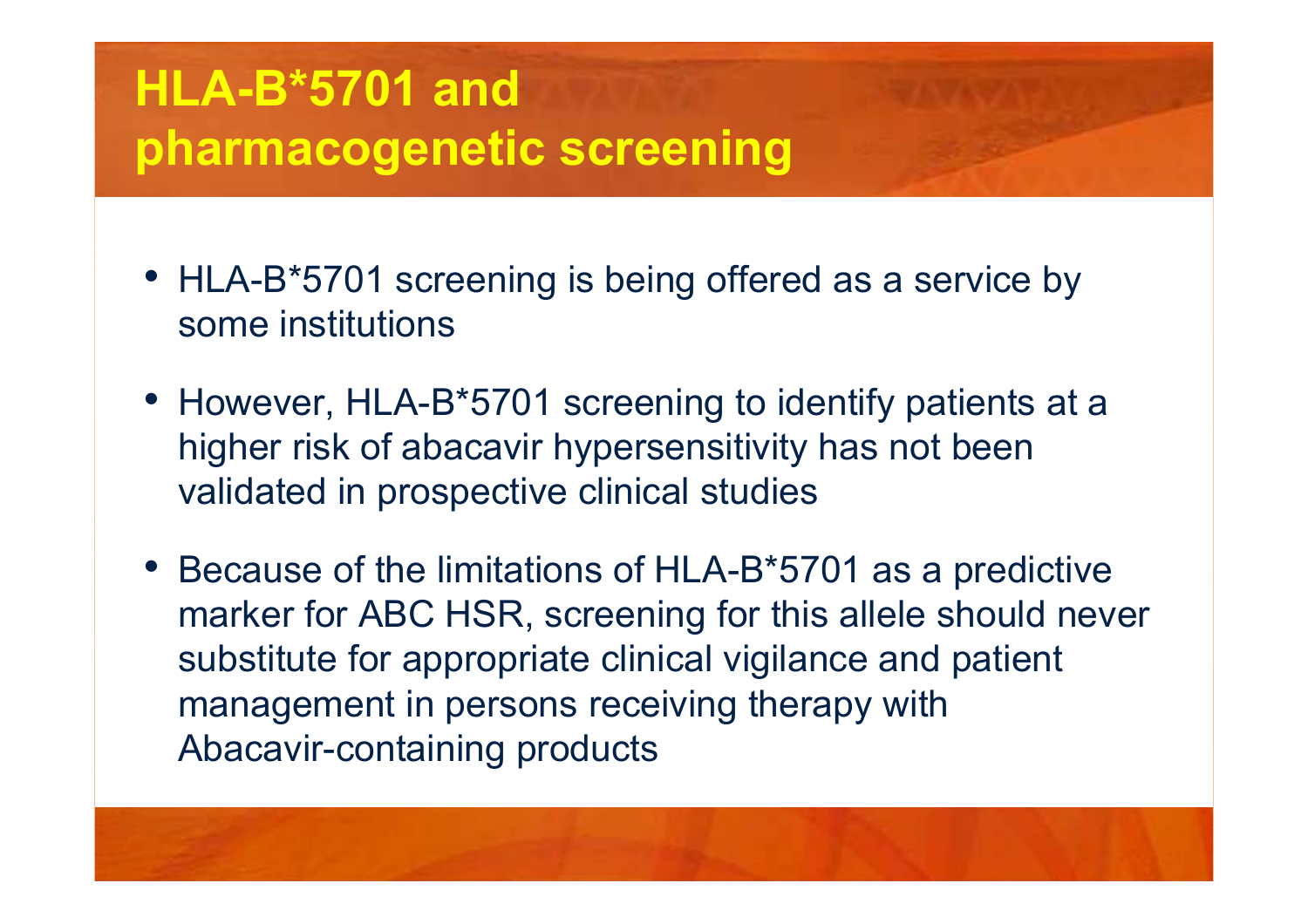# **HLA-B\*5701 andpharmacogenetic screening**

- Misuse of screening results could lead to an increase in serious outcomes for abacavir hypersensitivity
- If hypersensitivity cannot be ruled out it is important to *permanently* discontinue abacavir-containing medication, regardless of the presence or absence of the HLA-B\*5701 allele
- Results of genetic tests for risk of abacavir hypersensitivity should never be used to support a drug re-challenge decision following a suspected hypersensitivity reaction
- The clinical diagnosis of suspected hypersensitivity to abacavir therefore remains the basis for clinical decision making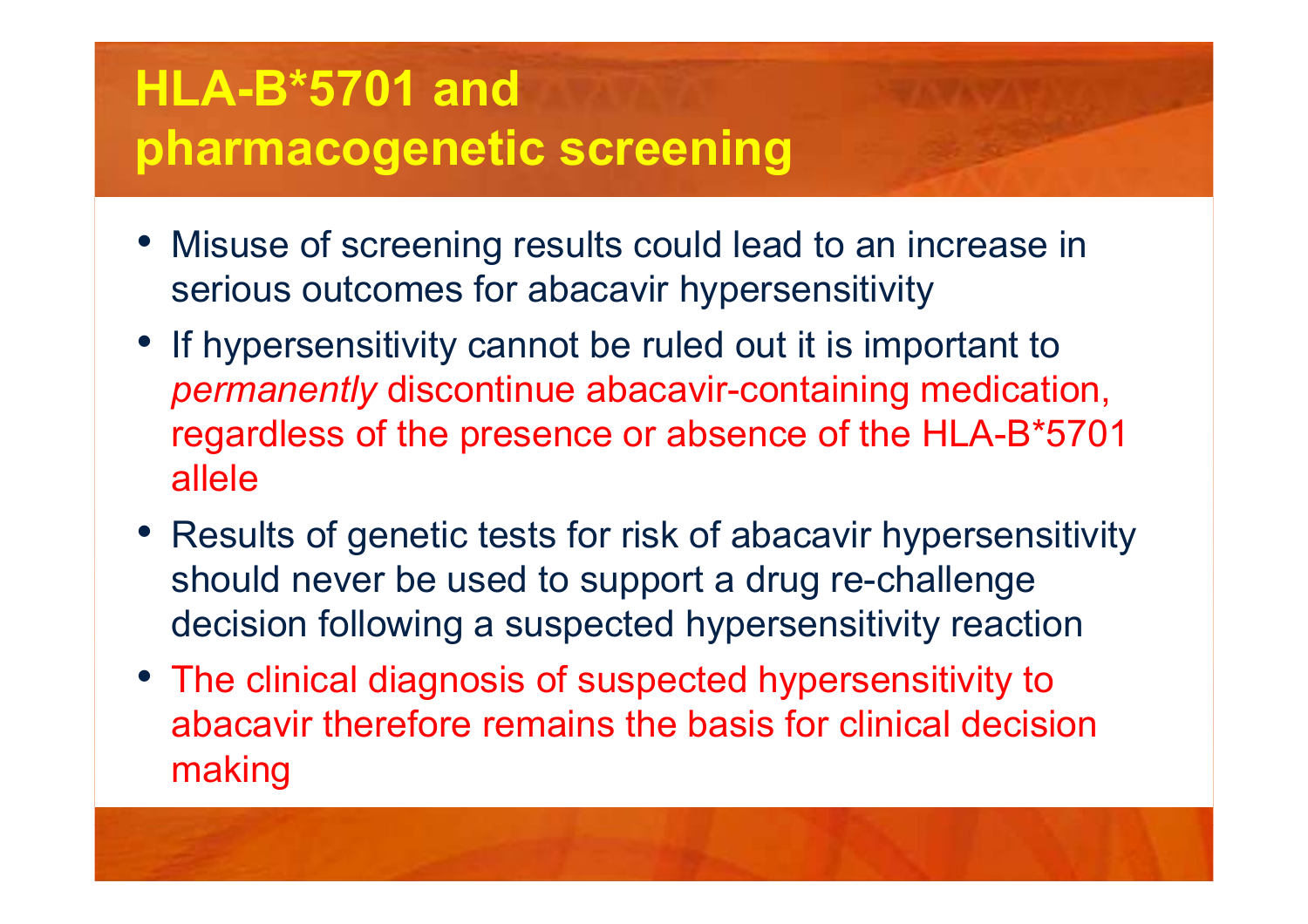## **Management and Course of Action Abacavir Hypersensitivity Reaction**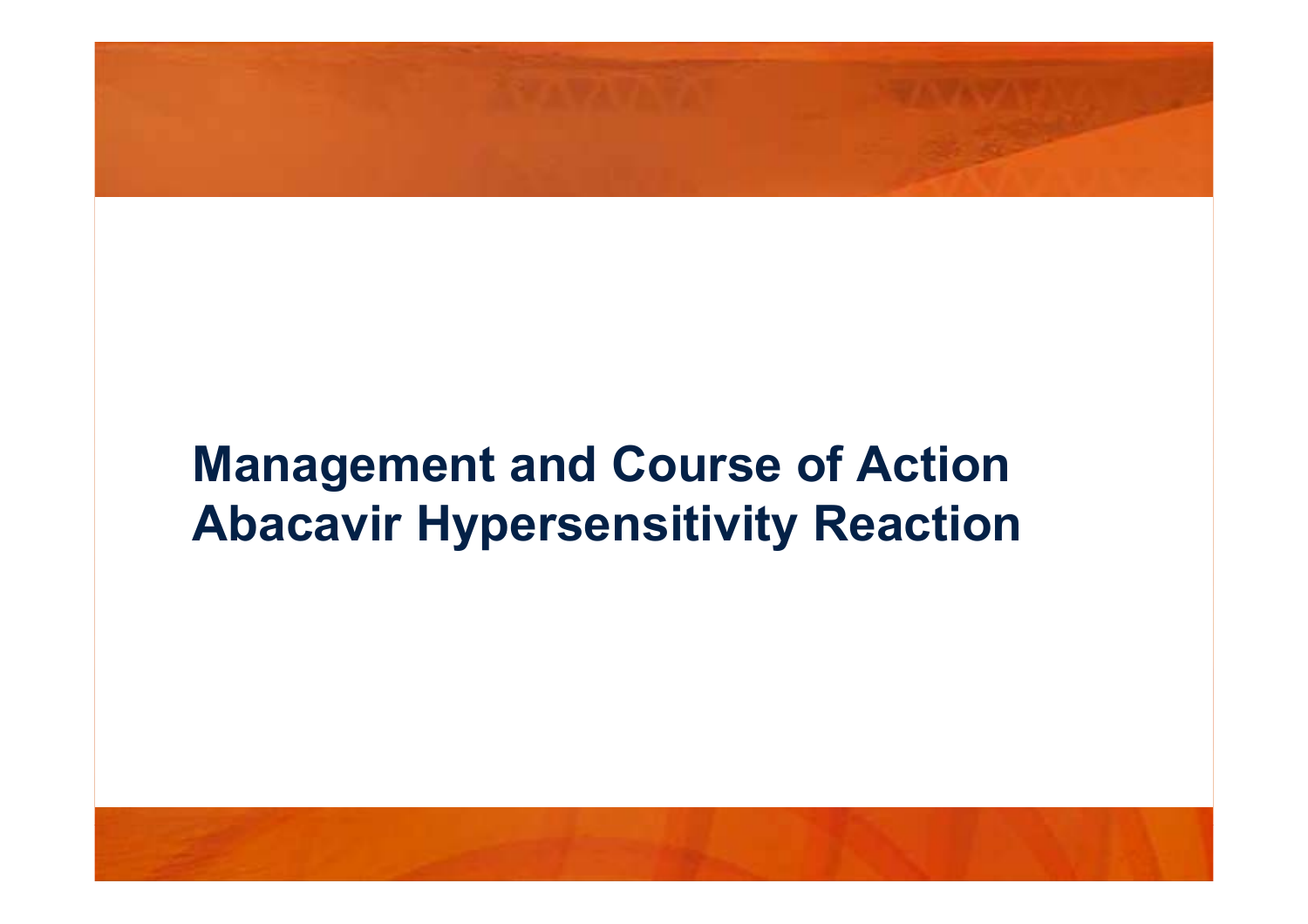## **Management: counseling the patient**

- • Discuss symptoms
	- use the warning card as a tool to initiate discussion
	- package leaflet
- •Have a plan to communicate in the event of a reaction
- • It is essential that patients (parents and guardians of children) are aware of the signs and symptoms of abacavir hypersensitivity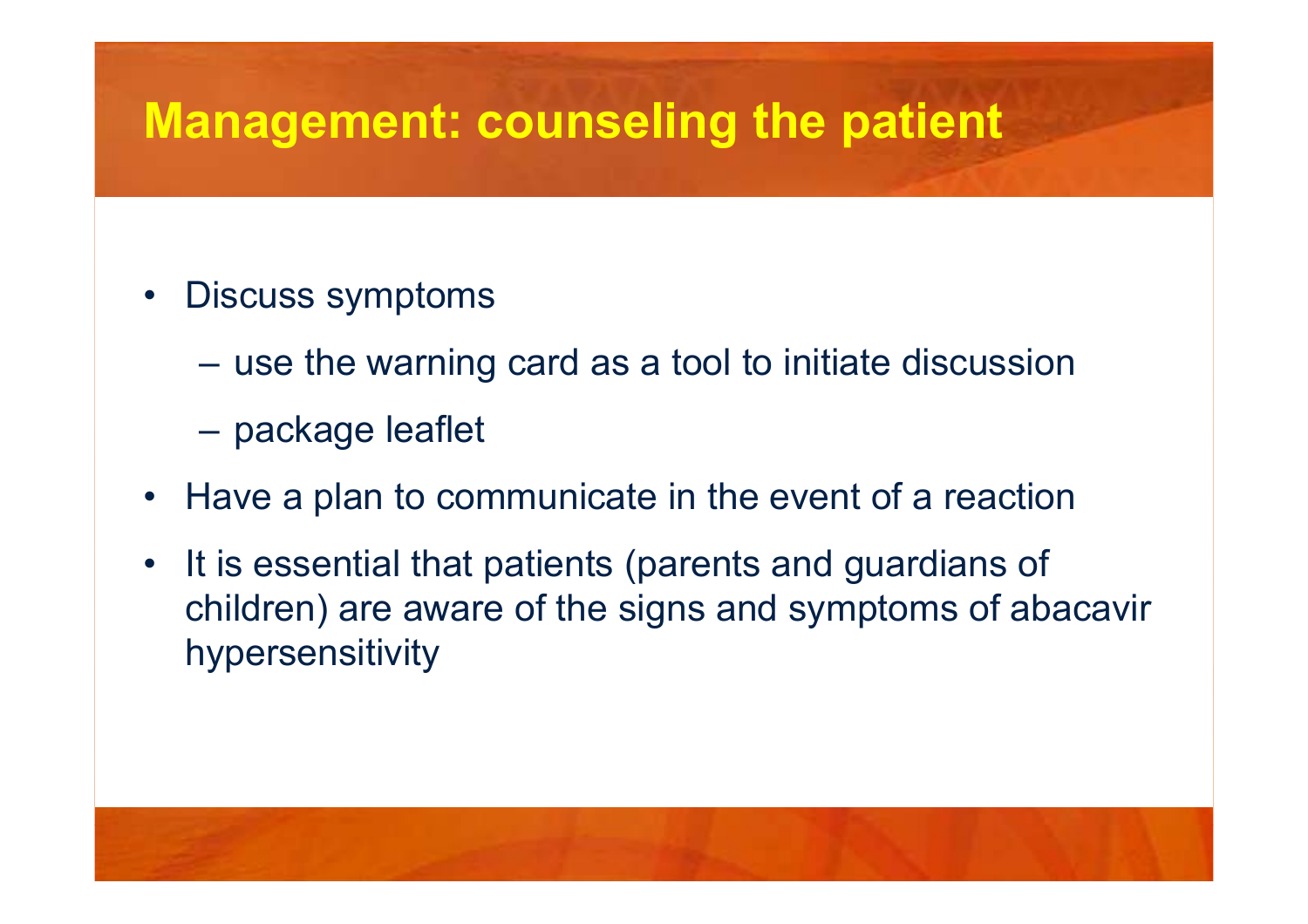## **Management of ABC hypersensitivity**

- Patients and physicians must be aware of the signs and symptoms of abacavir hypersensitivity
- Advise the patient to call doctor if they suspect hypersensitivity or if symptoms consistent with hypersensitivity develop
- When in doubt, stop abacavir therapy
- Permanently discontinue abacavir after a diagnosis of hypersensitivity
- •Retrieve abacavir from the patient
- After experiencing a hypersensitivity reaction to abacavir DO NOT substitute Trizivir®, Ziagen ® or Kivexa ®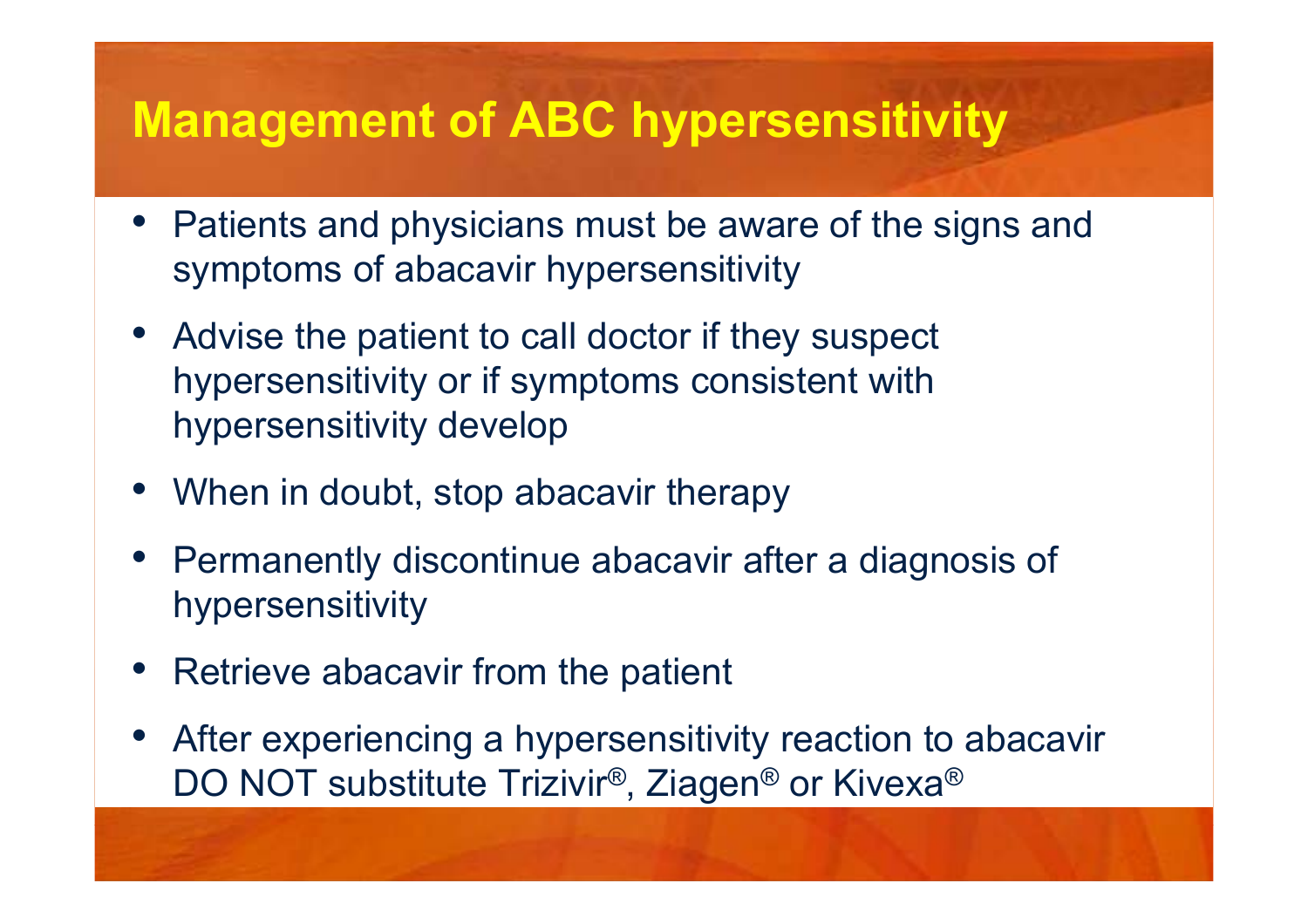## **Management of the Acute Reaction**

- Discontinue abacavir: Patient should return unused medication
- Assess the severity: vital signs
- • Supportive therapy as indicated
	- $\mathcal{L}_{\mathcal{A}}$ Hospitalization in some cases
	- IV fluids with pressor agents for hypotension
	- Role of steroids or antihistamines not known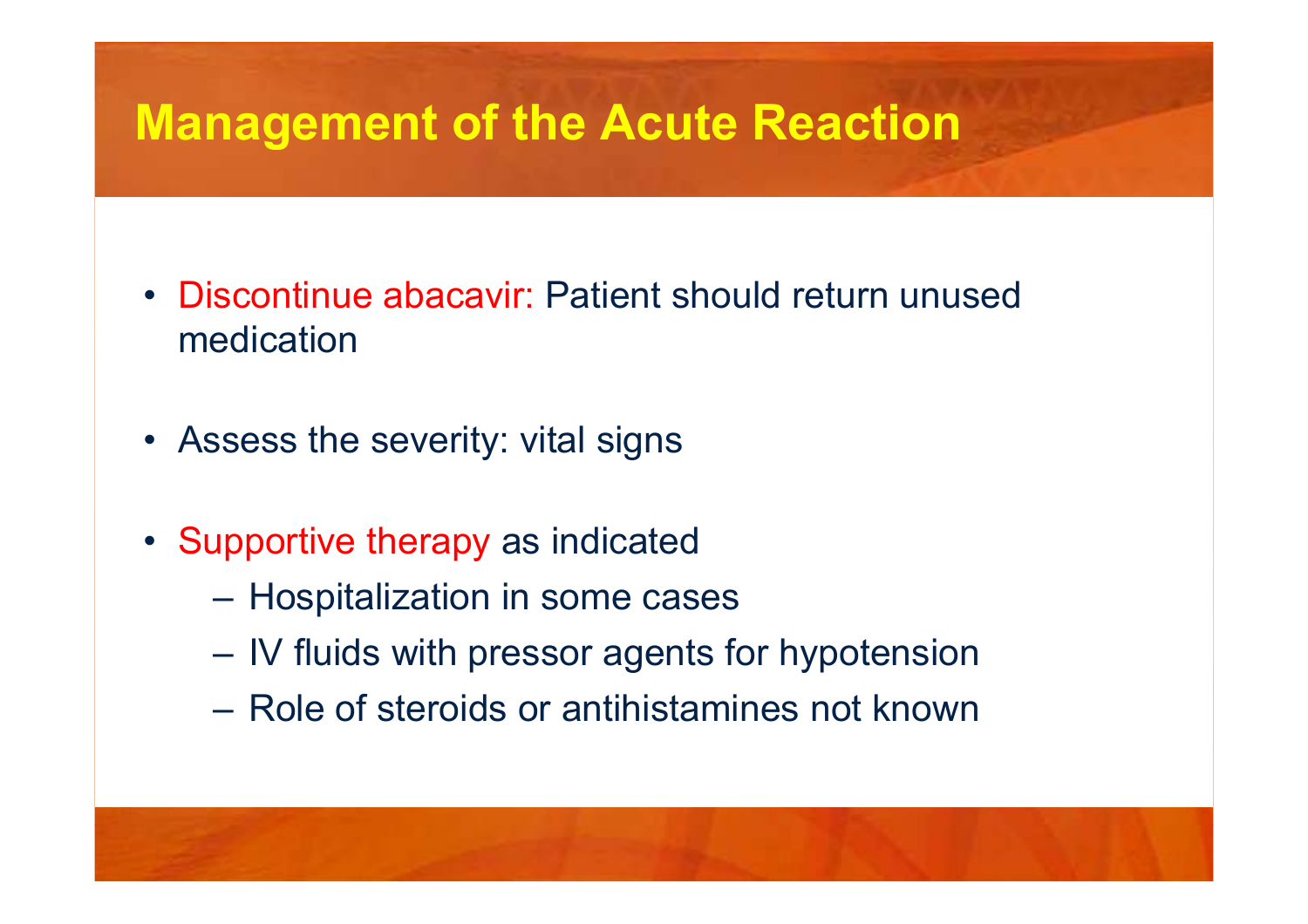## **Hypersensitivity to abacavir – avoiding severe morbidity and mortality**

- • Continued dosing in the face of hypersensitivity reaction  $\rightarrow$  worsening of symptoms
- •• Stopping abacavir  $\rightarrow$  rapid resolution of symptoms
- Re-starting any abacavir-containing regimen after hypersensitivity reaction  $\rightarrow$  more severe, potentially life-threatening events, including hypotension and death
- •Rechallenge is contraindicated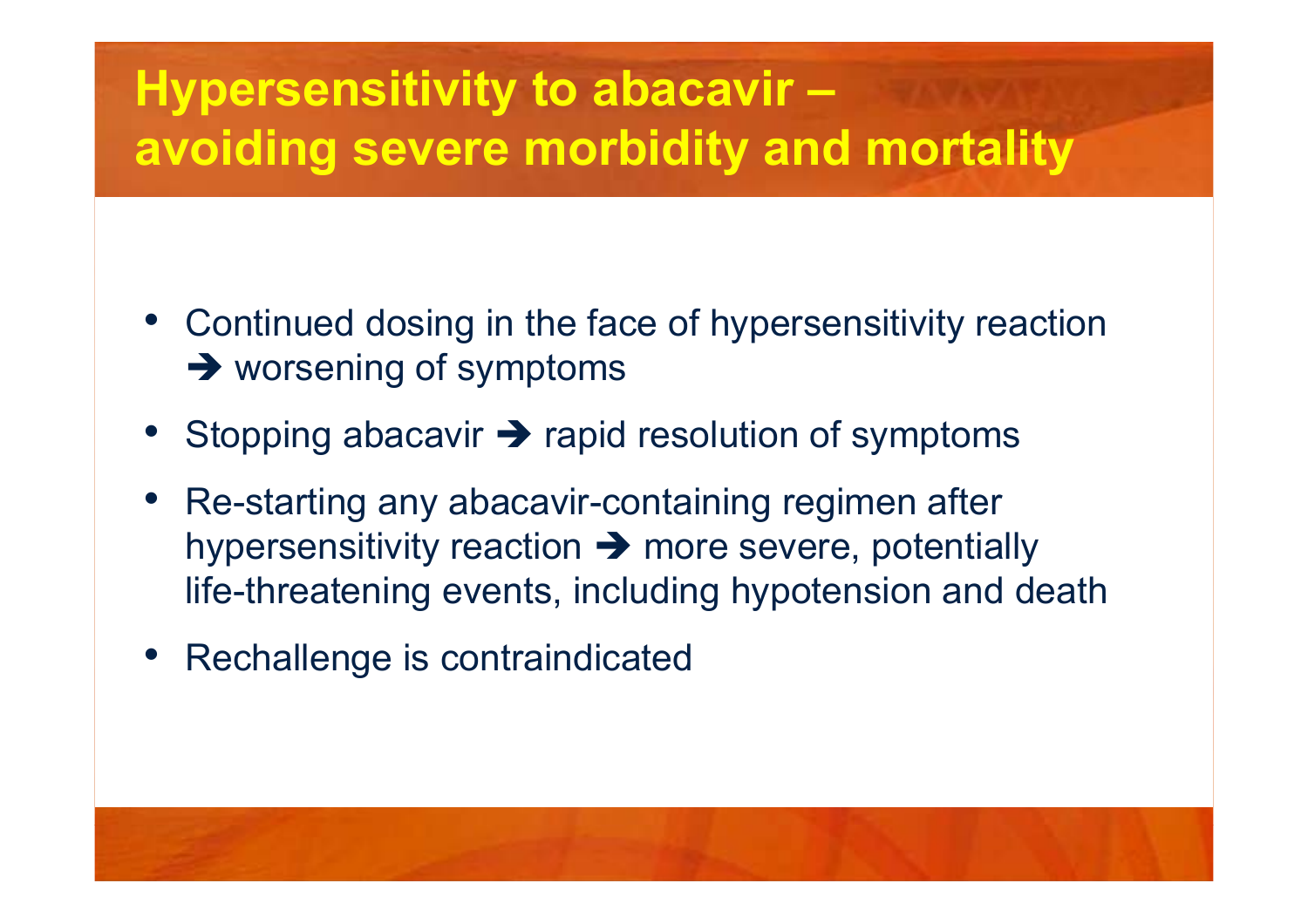

- Patients and physicians must be aware of the signs and symptoms of abacavir hypersensitivity
- •Discuss the symptoms of hypersensitivity with the patient
- • Advise the patient to call you if symptoms consistent with hypersensitivity develop
- •When in doubt, stop abacavir therapy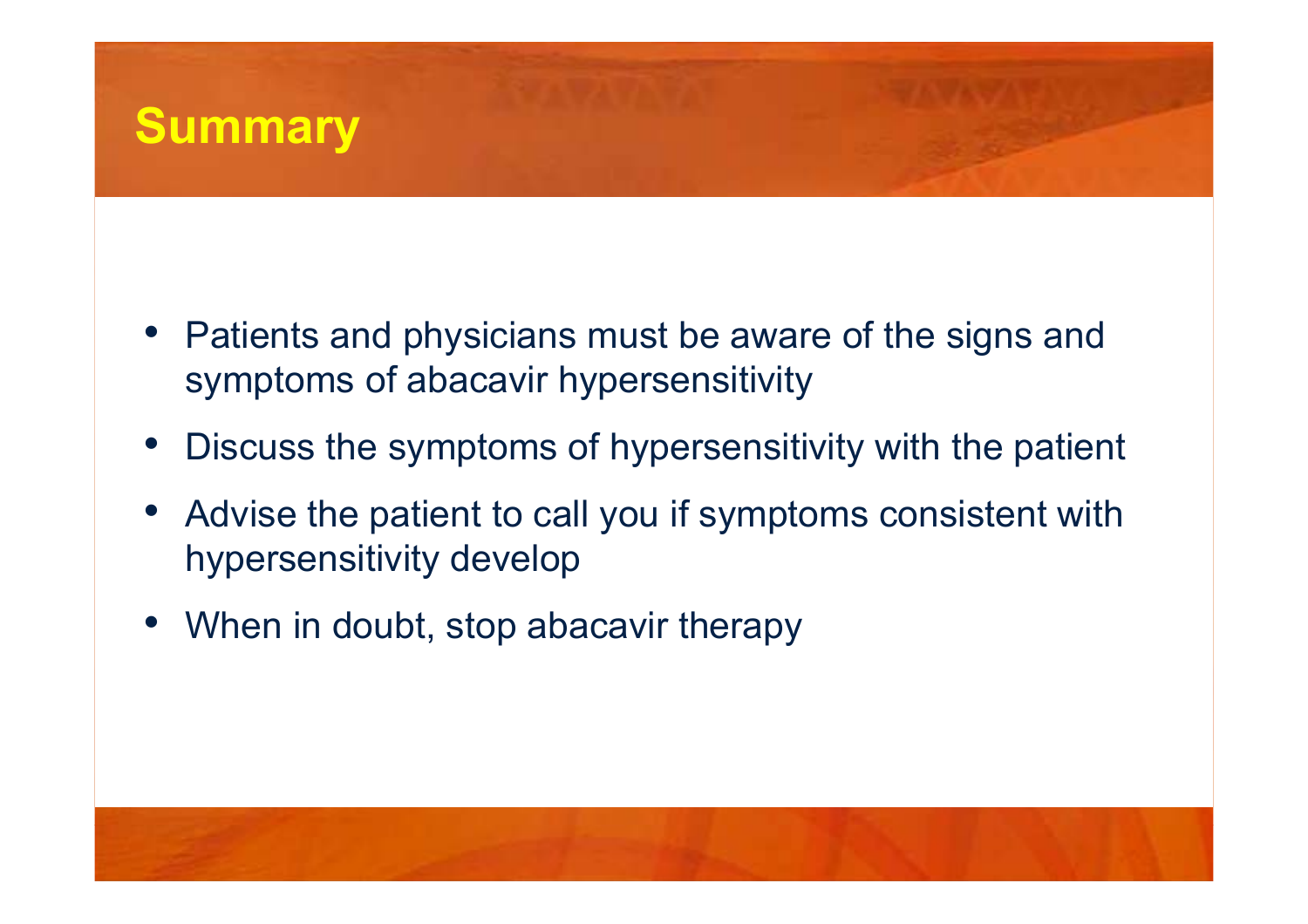## **References**

**(sorted by Author name)**

**Bowonwatanuwong C. et al.** A randomized, open label study to investigate abacavir (ABC) and lamivudine (3TC) as once daily (QD) components of a triple combination regimen (EPV40001). 1st IAS Conference on HIV Pathogenesis and Treatment, Buenos Aires, Abstract 4.

**Cutrell A.G. et al.** Updated clinical risk factor analysis of suspected hypersensitivity reactions to abacavir. Annals of Pharmacotherapy 2004;38:2171-2172.

**Gazzard B.G. et al.** Abacavir (ABC) once daily (OAD) plus lamivudine (3TC) OAD in combination with efavirenz (EFV) OAD is well-tolerated and effective in the treatment of antiretroviral therapy (ART) naive adults with HIV-1 infection (ZODIAC Study: CNA30021). ICAAC 2003, San Diego, Abstract H-1722b.

**Haas D. et al.** A Common *CYP2B6* Variant Is Associated with Efavirenz Pharmacokinetics and Central Nervous System Side Effects: AACTG Study NWCS214, CROI 2004, Abstract 133.

**Hernandez J.** et al. Diagnosis of Abacavir Hypersensitivity Reactions Among Patients Not Receiving Abacavir In Two Blinded Studies. Antiviral Therapy 2003;8:L88

**Hernandez J. et al.** Updated, Retrospective Clinical Risk Factor Analysis for Hypersensitivity Reactions to Abacavir in Over 9'000 Subjects Receiving BID or QD Abacavir in 37 Clinical Trials. The National Medical Association 2004 Annual Convention and Scientific Assembly, San Diego. Abstract 15.

**Hernandez J. et al.** Abacavir (ABC) has a similar safety profile when administered once daily (OAD) or twice daily (BID) in combination with lamivudine (3TC) and efavirenz (EFV) once daily to antiretroviral therapy (ART)-naïve, HIV-infected adults. XV International Aids Conference 2004, Bangkok. Poster TuPeB4521.

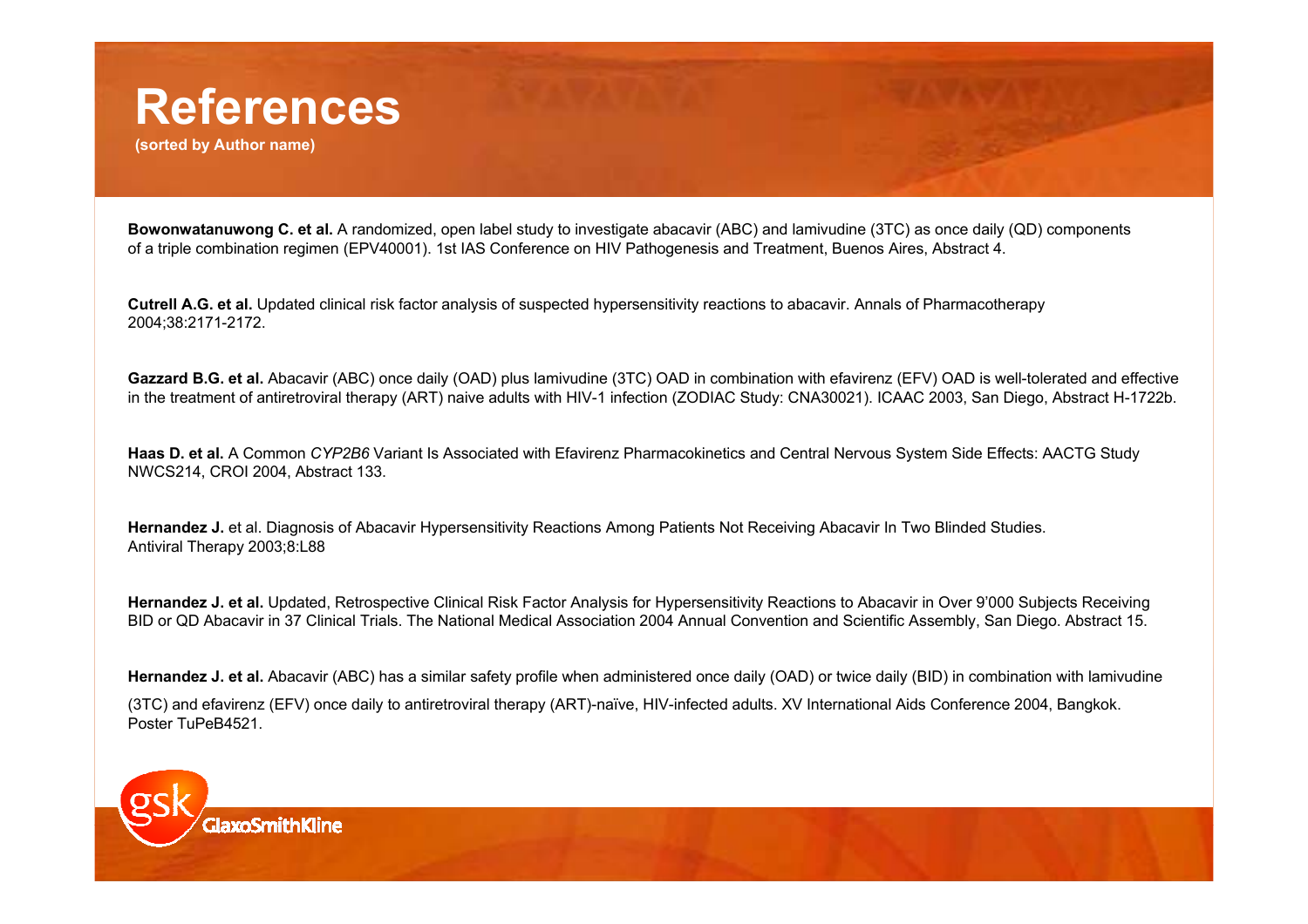

**(sorted by Author name)**

**Hetherington S. et al.** Hypersensitivity Reactions during Therapy with Abacavir: Analysis of 636 Cases for Clinical Presentation and Risk Factors. CROI 2000, Abstract 60.

**Hertherington S. et al.** Hypersensitivity reactions during therapy with the nucleoside reverse transcriptase inhibitor abacavir. Clinical Therapeutics 2001;23:1603-1614.

**Hetherington S. et al.** Genetic variations in HLA-B region and hypersensitivity reactions to abacavir. Lancet 2002;359:1121-1122.

**Hughes A. et al.** Association of genetic variations in HLA-B region with hypersensitivity to abacavir in some, but not all, populations. Pharmacogenomics 2004;5:203-211.

**Keiser P. et al.** Comparison of symptoms of influenza A with abacavir-associated hypersensitivity reaction. Int. J. STD AIDS 2003;14:478-481.

**Mallal S. et al.** Association between presence of HLA-B\*5701, HLA-DR7, and HLA-DQ3 and hypersensitivity to HIV-1 reverse-transcriptase inhibitor abacavir. Lancet 2002;359:727-732.

**Martin A. et al.** Predisposition to abacavir hypersensitivity conferred by HLA-B\*5701 and a haplotypic Hsp70-Hom variant. PNAS 2004: 101:4180-4185.

**Thompson M. et al.** Interruptions in abacavir dosing are not associated with increased risk of hypersensitivity in the HEART (NZT4006) study. 40th ICAAC, Toronto, 2000. Abstract L-14.

**Thurmond L.M. et al.** Immunohistologic characterization of skin rash observed in patients on abacavir who experience a hypersensitivity reaction. 2nd International Workshop on Adverse Drug Reactions and Lipodystrophy in HIV, Toronto, Abstract P51.

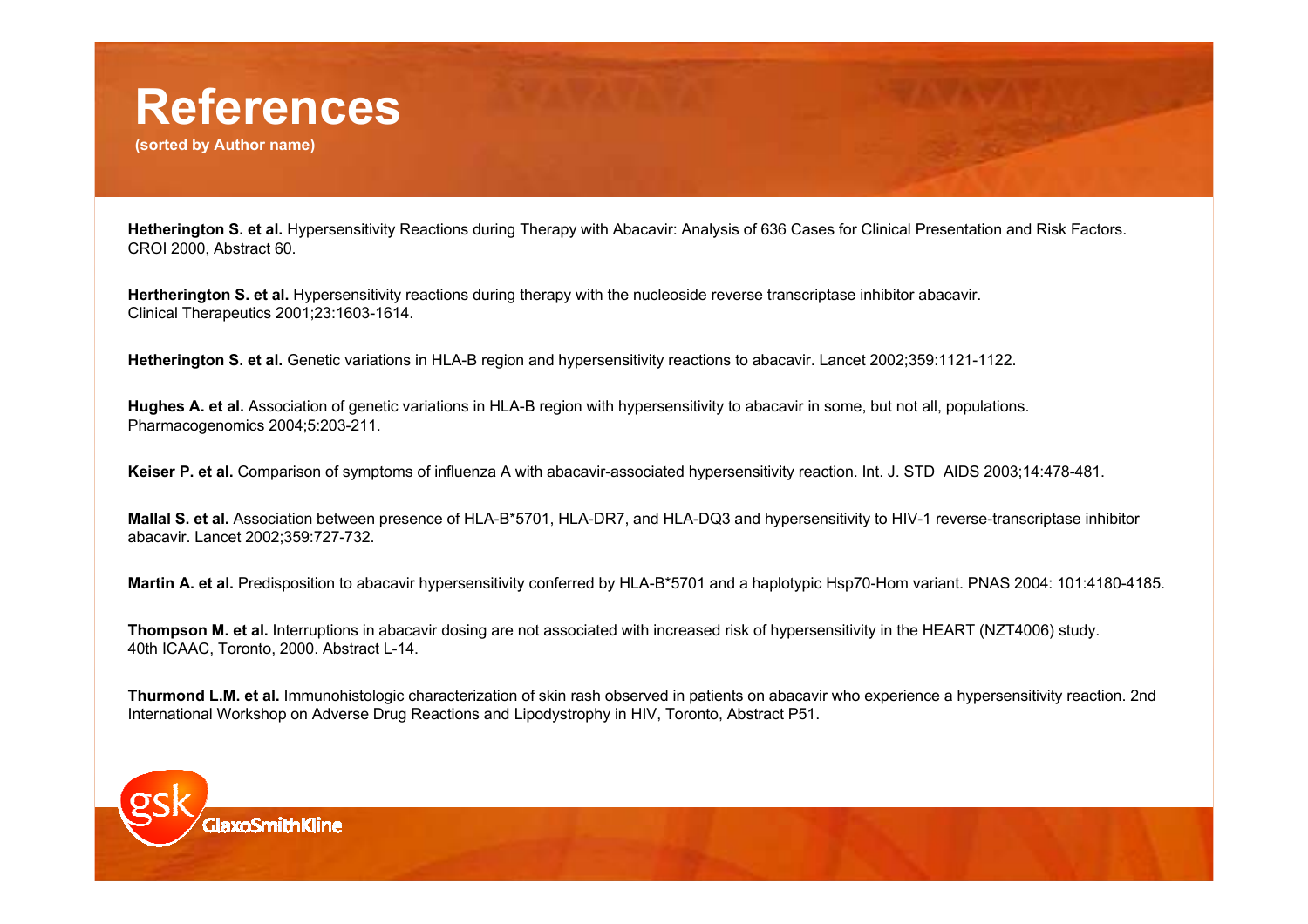

**GlaxoSmithKline AG Talstrasse 3-5 CH-3053 Münchenbuchsee**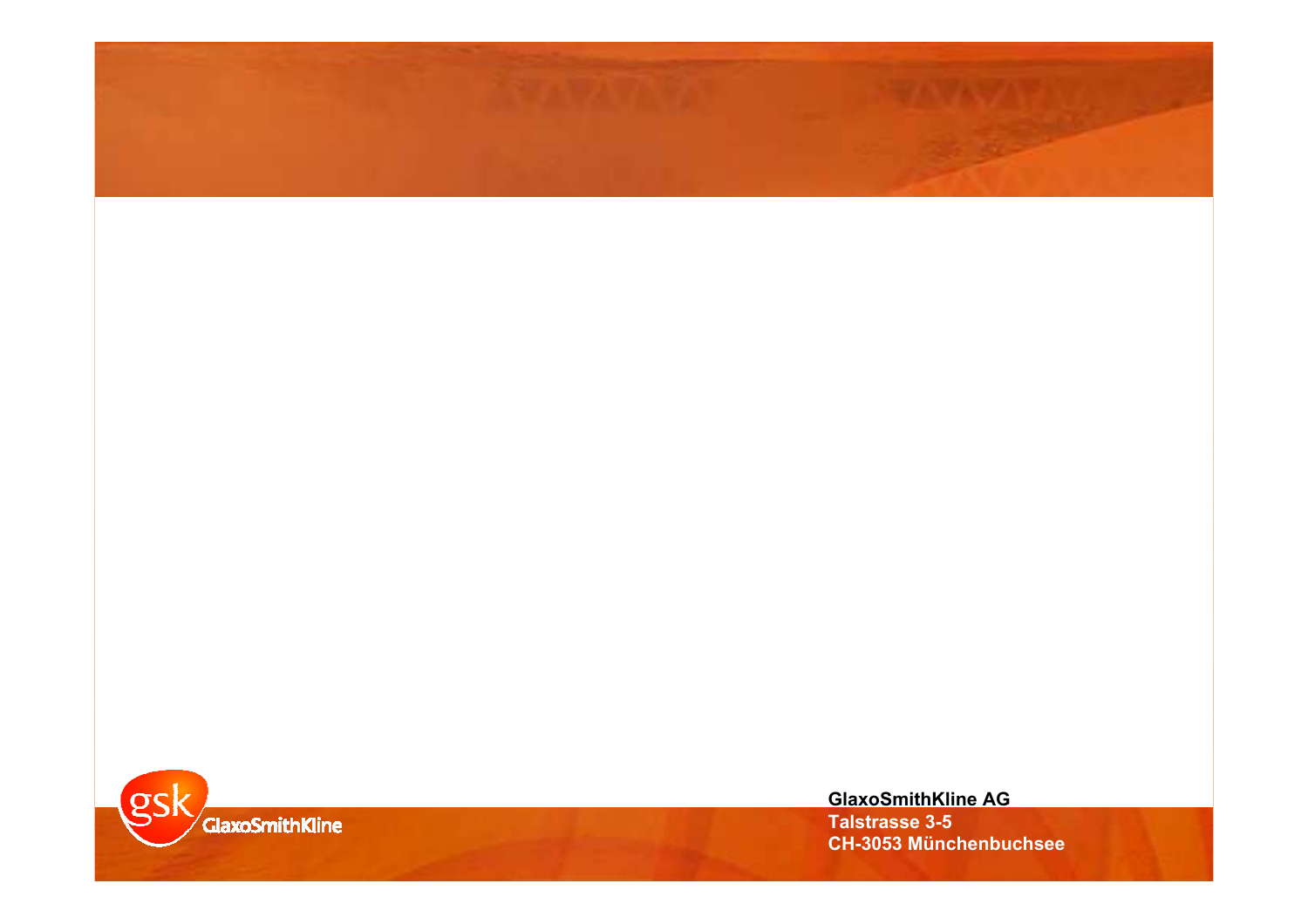#### **Ziagen® (Abacavir) Gekürzte Fachinformation / Brève information spécialisée**

**Indikation: Zur antiretroviralen Kombinationstherapie bei HIV-infizierten Patienten. Dosierung: Erwachsene: 300 mg 2-mal täglich oder 600 mg (zwei Tabletten) 1x täglich. Kinder (3 Mon. bis 12 J.): 8 mg/kg 2-mal täglich bis max. 600 mg täglich. Spezielle D: Nieren-/Leberinsuffizienz: Aufgrund fehlender Untersuchungen kann keine spezifische Dosierungsempfehlung angegeben werden. Kontraindikationen: Überempfindlichkeit gegenüber Abacavir oder gegen einen der Hilfsstoffe. WARNUNG: In klinischen Studien entwickelten ca. 5% der Patienten unter Abacavir eine Überempfindlichkeitsreaktion, einige dieser Fälle waren lebensbedrohlich und verliefen trotz Vorsichtsmassnahmen tödlich. Ziagen muss sofort abgesetzt werden, wenn eine Überempfindlichkeitsreaktion nicht ausgeschlossen werden kann, auch wenn andere Diagnosen in Frage kommen. Trizivir, Ziagen oder jedes andere Abacavir-enthaltende Medikament (Ziagen, Trizivir, Kivexa) darf von Patienten, die eine Therapie aufgrund einer Überempfindlichkeitsreaktion abgebrochen haben, nie wieder eingenommen werden. Z. T. lebensbedrohlich verlaufende Überempfindlichkeitsreaktionen sind auch bei Patienten beschrieben, die Abacavir nach einer Unterbrechung erneut einnahmen, vorher jedoch keine Symptome einer Überempfindlichkeitsreaktion gezeigt hatten. Vorsichtsmassnahmen: Engmaschige Überwachung bei Nieren- oder Leberinsuffizienz. Ziagen Lösung ist bei angeborener Fruktoseintoleranz nicht geeignet. Über das Auftreten von Laktatazidose, die in manchen Fällen tödlich verlief und die üblicherweise mit Hepatomegalie und Hepatosteatose assoziiert war, wurde unter Behandlung mit Nukleosidanaloga berichtet. Die Behandlung sollte bei symptomatischer Hyperlaktatämie und metabolischer Azidose/Laktatazidose, progressiver Hepatomegalie oder rasch ansteigenden Transaminasespiegeln abgebrochen werden. Nukleosidanaloga sollten mit Vorsicht bei Patienten (vor allem adipösen Frauen) mit Hepatomegalie, Hepatitis oder anderen Risikofaktoren für eine Lebererkrankung angewendet werden. Schwangerschaftskategorie: Die sichere Anwendung von Ziagen während der Schwangerschaft wurde bisher nicht belegt. Unerwünschte Wirkungen: Übelkeit, Erbrechen, Diarrhöe, Abdominalschmerzen, orale Ulzera, Dispnoe, Halsschmerzen, Husten, Überempfindlichkeitsreaktion (s. KI), Hautausschlag, Kopfschmerzen, Parästhesien, Lymphopenie, erhöhte Leberfunktionswerte, Leberversagen, erhöhtes Kreatinin, Nierenversagen, Myalgie, selten Rhabdomyolyse, Arthralgie, erhöhte Kreatininphosphokinase, Fieber, Müdigkeit, allgemeines Krankheitsgefühl, Oedeme, Lymphadenopathie, Hypotonie, Konjunktivitis, Anaphylaxie, Pankreatits, Laktatazidose, Lipodystrophie, sehr selten generalisierte motorische Schwäche (klinisch ähnlich einem Guillain-Barré Syndrom). Interaktionen: Die Wahrscheinlichkeit von Interaktionen mit antiretroviralen Proteasehemmern oder anderen Arzneimitteln, die über das P450-Enzymsystem abgebaut werden, ist gering. Der Abacavir-Metabolismus wird durch Ethanol verändert. Bei gleichzeitiger Verabreichung von Methadon kann eine Neueinstellung nötig sein. Abgabekategorie: A.**

Indication: Pour le traitement antirétroviral combiné chez les patients infectés par le VIH. Posologie: Adultes: 300 mg 2 fois par jour ou 600 mg (2 comprimés) une fois par jour. **Enfants (3 mois à 12 ans): 8 mg/kg 2 fois par jour à max. 600 mg par jour. P spéciale: Insuffisance rénale/hépatique: Etant donné le manque de données à disposition, il n'est pas possible de fournir des recommandations de posologie spécifiques. Contre-indications: Hypersensibilité envers l'abacavir ou l'un des additifs. AVERTISSEMENT: Au cours des études cliniques, environ 5% des patients sous abacavir ont développé une réaction d'hypersensibilité, certains de ces cas ayant pris un cours sévère et, malgré les mesures de précaution, une issue mortelle. Ziagen doit être interrompu immédiatement si une réaction d'hypersensibilité ne peut être exclue, même si d'autres diagnostics peuvent être envisagés. Trizivir, Ziagen, Kivexa ou tout autre médicament contenant de l'abacavir ne doit plus jamais être administré à un patient ayant interrompu un traitement en raison d'une réaction d'hypersensibilité. Des réactions d'hypersensibilité très sévères, mettant parfois en jeu le pronostic vital, ont aussi été décrites chez des patients ayant pris de l'abacavir après avoir interrompu leur traitement sans avoir auparavant présenté le moindre symptôme d'hypersensibilité. Mesures de précaution: Surveillance étroite en cas d'insuffisance rénale ou hépatique. Ziagen Solution ne convient pas en cas d'intolérance congénitale au fructose. Sous traitement par analogues des nucléosides, on a rapporté**  des cas d'acidose lactique d'issue parfois mortelle et associés en général à une hépatomégalie et à une hépatostéatose. Le traitement devrait être interrompu en cas **d'hyperlactatémie symptomatique et d'acidose/lactacidose métabolique, d'hépatomégalie progressive ou de taux de transaminases s'élevant brusquement. Les analogues nucléosidiques devraient être utilisés avec précaution chez les patients (surtout les femmes obèses) présentant une hépatomégalie, une hépatite ou un autre facteur de risque de maladie hépatique. Catégorie de grossesse: La sécurité d'emploi de Ziagen pendant la grossesse n'a pas encore été démontrée. Effets indésirables: Nausées, vomissements, diarrhées, douleurs abdominales, ulcères buccaux, dypsnée, maux de gorge, toux, réaction d'hypersensibilité (cf. CI), éruption cutanée, céphalées, paresthésies, lymphopénie, élévation des tests hépatiques, insuffisance hépatique, élévation de la créatinine, insuffisance rénale, myalgies, rarement rhabdomyolyse, arthralgies, élévation de la créatinephosphokinase, fièvre, fatigue, sensation généralisée de malaise, oedèmes, lymphadénopathies, hypotension, conjonctivite, anaphylaxie, pancréatite, acidose lactique, lipodystrophie, très rarement faiblesse motrice généralisée (évoquant cliniquement un syndrome de Guillain-Barré). Interactions : La probabilité d'interactions avec des inhibiteurs des protéases ou d'autres médicaments métabolisés via le système enzymatique P450 est faible. Le métabolisme de l'abacavir est modifié par l'éthanol. En cas d'administration simultanée de méthadone, un nouveau schéma de posologie peut être indiqué. Catégorie de vente: A.**

#### **GlaxoSmithKline**

**Weitere Informationen entnehmen Sie bitte dem Arzneimittel-Kompendium der Schweiz (www.documed.ch). Pour de plus amples informations, veuillez consulter le Compendium suisse des médicaments (www.documed.ch).**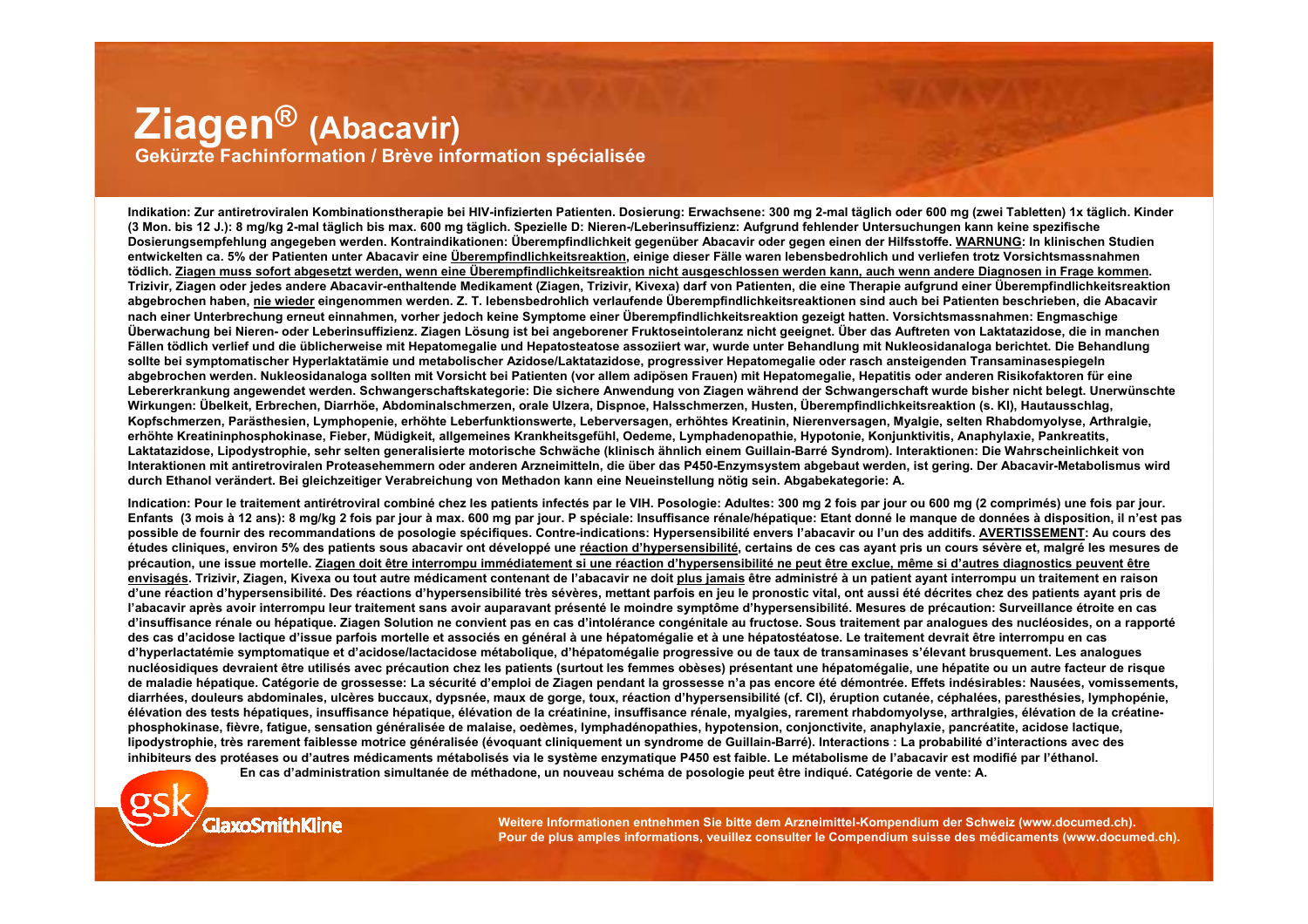### **Kivexa® (Abacavir 600mg+Lamivudin 300mg)**

**Gekürzte Fachinformation / Brève information spécialisée**

**Indikation: Zur antiretroviralen Kombinationstherapie der HIV-Infektion bei Erwachsenen und Jugendlichen über 12 Jahre. Dosierung: 1 x täglich eine Filmtablette Kivexa. Spezielle D: Niereninsuffizienz: Kivexa wird nicht empfohlen für Patienten mit einer Kreatinin-Clearance <50ml/min. Leberinsuffizienz: Bei Patienten mit leichter Leberfunktionsstörung wird Kivexa nicht empfohlen, da eine Dosisverringerung erforderlich sein könnte. Kontraindikationen: Überempfindlichkeit gegenüber Abacavir, Lamivudin oder gegen einen der Hilfsstoffe, sowie bei mässiger bis schwerer Leberfunktionsstörung. WARNUNG: In klinischen Studien entwickelten ca. 5% der Patienten unter Abacavir eine Überempfindlichkeitsreaktion, einige dieser Fälle waren lebensbedrohlich und verliefen trotz Vorsichtsmassnahmen tödlich. Kivexa muss sofort abgesetzt werden, wenn eine Überempfindlichkeitsreaktion nicht ausgeschlossen werden kann, auch wenn andere Diagnosen in Frage kommen. Patienten, die eine Therapie aufgrund einer Überempfindlichkeitsreaktion abgebrochen haben, dürfen nie wieder mit einem Abacavir enthaltenden Medikament (Kivexa, Ziagen oder Trizivir) behandelt werden. Z. T. lebensbedrohlich verlaufende Überempfindlichkeitsraktionen sind sehr selten auch bei Patienten beschrieben, die Abacavir nach einer Unterbrechung erneut einnahmen, vorher jedoch keine Symptome einer Überempfindlichkeitsreaktion gezeigt hatten. Vorsichtsmassnahmen: Engmaschige Überwachung bei Nieren- oder Leberinsuffizienz. Über das Auftreten von Laktatazidose, die in manchen Fällen tödlich verlief und die üblicherweise mit Hepatomegalie und Hepatosteatose assoziiert war, wurde unter Behandlung mit Nukleosidanaloga berichtet. Die Behandlung sollte bei symptomatischer Hyperlaktatämie und metabolischer Azidose/Laktazidose, progressivern Hepatomegalie oder rasch ansteigenden Transaminasespiegeln abgebrochen werden. Nukleosidanalaoga sollten mit Vorsicht bei Patienten (vor allem adipösen Frauen) mit Hepatomegalie, Hepatitis oder anderen Risikofaktoren für eine Lebererkrankung angewendet werden. Schwangerschaft: Kivexa wird nicht zur Anwendung in der Schwangerschaft empfohlen. Unerwünschte Wirkungen (häufig / sehr häufig): Übelkeit, Erbrechen, Bauchschmerzen/Krämpfe, Diarrhöe, Hautausschlag, Alopezie, Überempfindlichkeit, Anorexie, Kopfschmerzen, Schlaflosigkeit, Husten, nasale Symptome, Arthralgie, Muskelbeschwerden, Fieber, Lethargie, Müdigkeit, Unwohlsein. Interaktionen: Die Wahrscheinlichkeit von Interaktionen mit antiretroviralen Proteasehemmern oder anderen Arzneimitteln, die über das P450-Enzymsystem abgebaut werden ist gering. Bei gleichzeitiger Verabreichung von Methadon kann eine Neueinstellung nötig sein. Lamivudin interagiert mit Trimetoprim (siehe auch Co-trimoxazol) und evtl. mit weiteren hauptsächlich über die Nieren ausgeschiedenen Medikamenten. Abgabekategorie: A.**

**Indications: En association à d'autres agents antirétroviraux, pour le traitement de l'infection par le Virus de l'Immunodéficience Humaine (VIH) chez les adultes et les adolescents à partir de 12 ans. Posologie: Un comprimé filmé de Kivexa une fois par jour. P spéciale: Insuffisance rénale: L'administration de Kivexa n'est pas recommandée chez les patients ayant une clairance de la créatinine <50 ml/min. Insuffisance hépatique: L'administration de Kivexa n'est pas recommandée chez les patients souffrant d'une insuffisance hépatique légère, car elle risquerait d'imposer une réduction de la dose d'abacavir. Contre-indications: Hypersensibilité envers l'abacavir, la lamivudine ou l'un des additifs, ainsi que chez les patients présentant une insuffisance hépatique modérée à sévère. AVERTISSEMENT : Au cours des études cliniques, environ 5% des patients sous**  abacavir ont développé une réaction d'hypersensibilité, certains de ces cas ayant pris un cours sévère et, malgré les mesures de précaution, une issue mortelle. Kivexa doit être **interrompu immédiatement si une réaction d'hypersensibilité ne peut être exclue, même si d'autres diagnostics peuvent être envisagés. Un patient ayant interrompu un traitement en raison d'une réaction d'hypersensibilité, ne doit plus jamais être traité par un médicament contenant de l'abacavir (Kivexa, Ziagen ou Trizivir). Des réactions d'hypersensibilité très sévères, mettant parfois en jeu le pronostic vital, ont très rarement été décrites chez des patients ayant pris de l'abacavir après avoir interrompu leur traitement sans avoir auparavant présenté le moindre symptôme d'hypersensibilité. Mesures de précaution: Surveillance étroite en cas d'insuffisance rénale ou hépatique. Des cas d'acidose lactique (parfois mortelle), associée en général à une hépatomégalie et une stéatose hépatique, ont été signalés au cours du traitement par analogues nucléosidiques. Le traitement devrait être interrompu en cas d'hyperlactatémie symptomatique et d'acidose/lactacidose métabolique, d'hépatomégalie progressive ou de taux de transaminases s'élevant brusquement. Les analogues nucléosidiques devraient être utilisés avec précaution chez les patients (surtout les femmes obèses) présentant une hépatomégalie, une hépatite ou un autre facteur de risque de maladie hépatique. Grossesse: L'emploi de Kivexa pendant la grossesse n'est pas recommandé. Effets indésirables (fréquent / très fréquent): Nausées, vomissements, douleurs ou crampes abdominales, diarrhées, éruption cutanée, alopécie, réaction d'hypersensibilité, anorexie, céphalées, insomnie, toux, symptomatologie nasale, arthralgies, troubles musculaires, fièvre, léthargie, fatigue, malaise. Interactions: La probabilité d'interactions avec des inhibiteurs des protéases ou d'autres médicaments métabolisés via le système enzymatique P450 est faible. En cas d'administration simultanée de méthadone, un nouveau schéma de posologie peut être indiqué. Lamivudine interagit avec le triméthoprime (voir aussi co-trimoxazole) et potentiellement avec d'autres médicaments à élimination** 

**essentiellement rénale. Catégorie de vente: A.**

**Weitere Informationen entnehmen Sie bitte dem Arzneimittel-Kompendium der Schweiz (www.documed.ch). Pour de plus amples informations, veuillez consulter le Compendium suisse des médicaments (www.documed.ch).**